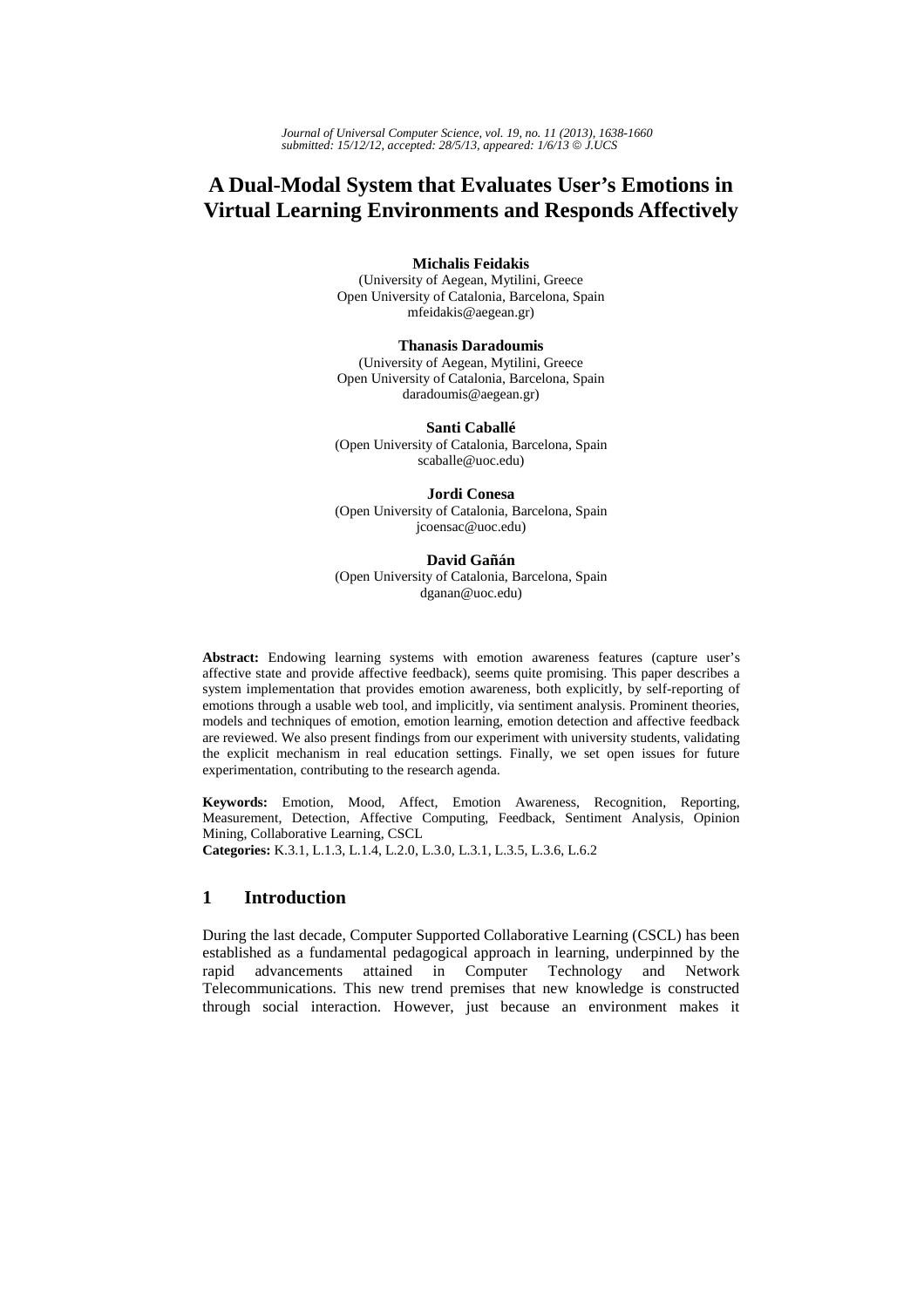technologically possible, it does not mean that social interaction will take place. Placing students in groups does not guarantee collaboration [Kreijns et al. 03].

Humans are beings with strong emotions emanating from deep instincts of survival with, as well as, against others [Feidakis et al. 12a]. Emotions strongly influence human's behaviour in social conditions and must be seriously considered when forming collaborations. The embodiment of emotional awareness features (sensing and responding to user's emotions) into CSCL environments could offer a more interactive and challenging approach towards the user's authentic social identity and learning experience [Calvo, 09].

Toward this direction, *Affective computing* [Picard 97] is offering a remarkable amount of research studies that evaluate the role of emotions in various learning contexts [Arroyo 09; Calvo 09; D'Mello 08]. These systems detect and recognise students' emotional states with high accuracy using machine learning algorithms, and provide feedback that has positive impact, not only on students' academic performance, but also on their emotional state. Nevertheless, these systems often employ expensive sensors and complex computer intelligence that require special expertise or extra resources, while they introduce obtrusiveness and invasiveness in the learning process. There is a need for developing emotional intelligent learning systems that take into account the availability of resources in a real education context.

This work presents a system implementation based on previous research [Feidakis et al. 12b] that integrates Virtual Learning Environments (VLEs) with emotion awareness features. The proposed system provides both an explicit and implicit way to evaluate user's emotions. By exploiting an easy-to-use and joyful interface, respondents are able to explicitly report their emotional state and mood, unobtrusively and in parallel with their task. The implicit mechanism lies on opinion mining methodology, involving the lexical analysis of text in order to identify words that are predictive of the affective states of writers. These two channels can be coupled to unfold interesting patterns of individual or group emotional behaviour. In response to the user's emotion recognition, an expressive virtual assistant has been implemented to provide users with feedback enriched with empathetic text, expressive faces and synthesized speech scaffolds.

In the current paper we focus on the self-reporting of emotions. The implicit mechanism, although designed, was not implemented in time. In section 2, we review emotion theories and models in general and specifically in learning, emotion detection practices with respect to time factor and affective feedback strategies. In section 3, we present our system analysis and design together with the applied emotion model. The implemented system, *emot-control* is also described in detail. In section 4, we present a research study, in which emot-control has been customised for Moodle 2 and used, validated and evaluated by University students in the context of a semester course. Finally in section 5, we summarize the key aspects of the paper and set our future steps together with calls for further research.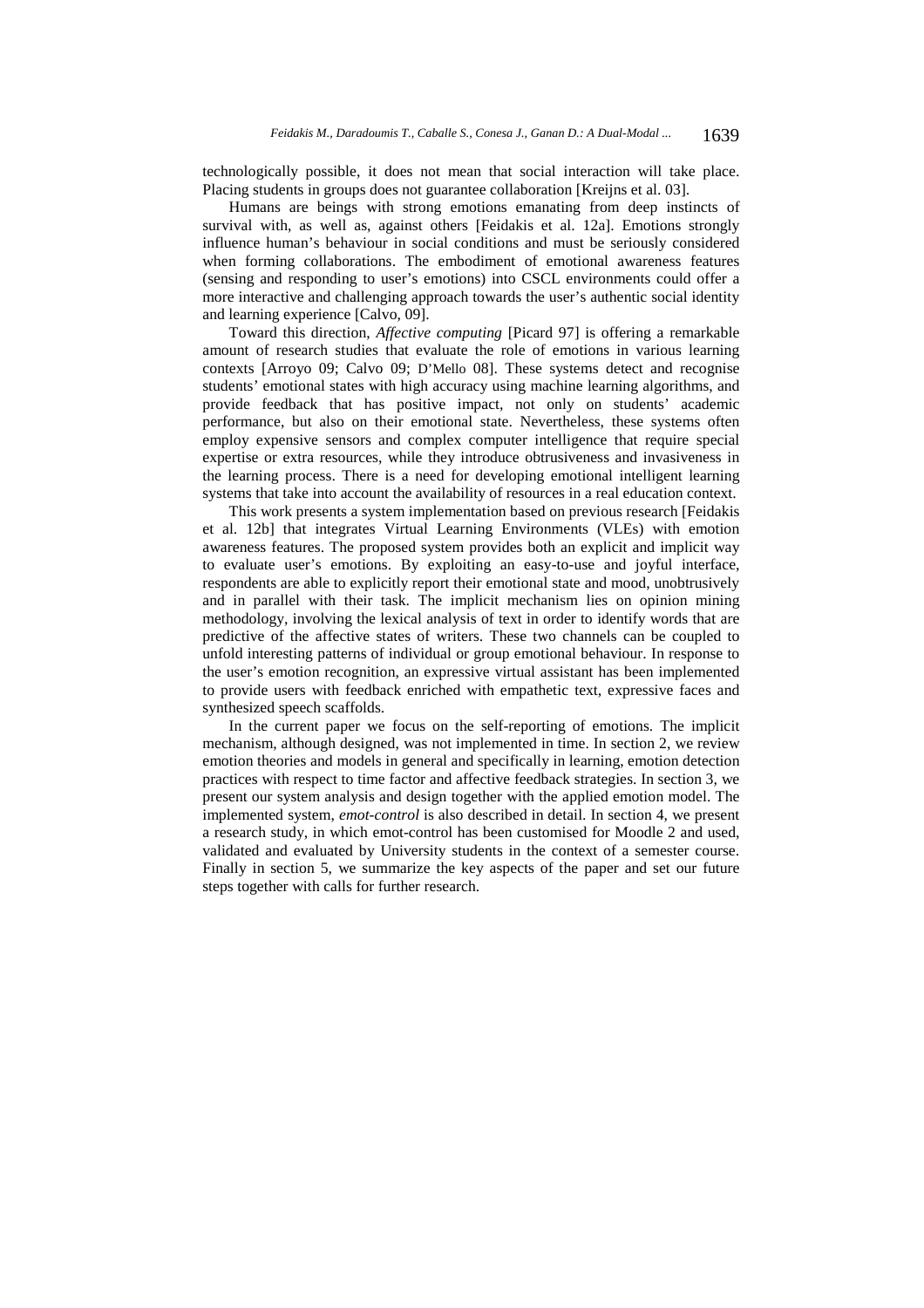## **2 Theory and Background**

#### **2.1 Emotion Research**

Despite the few attempts to understand and define *emotion*, *feeling, affect* or *mood*, scientists are still lacking from a widely acceptable definition. *Emotion* "is usually an intense experience of short duration - seconds to minutes - and the person is typically well aware of it" [Zimmermann 08, p. 47]. *Affect* is "a synthesis of all likely effects of emotion" [Davou 00, p.125]. *Feeling* "may have various levels of intensity, and its duration depends on the length of time that the representation of the object remains active in the mind of the individual" [Davou 07, p.5]. *Mood* tends to be "subtler, longer lasting, less intensive, more in the background, giving the affective state of a person a tendency in positive or negative direction" [Zimmermann 08, p. 48].

There are two different approaches usually followed in emotion research: the *information processing* and the *interactionist* [Calvo et al. 09]. The *information processing* approach treats emotion as an entity similar to information that is communicated from one person to another. Models and theories that fall into this category use a label approach with a limited set of categories, either pictorial or verbal, for users to identify their emotions. On the other hand, [Boehner et al. 07] posit an *interactional approach* that sees emotion as constructed through interaction and expression. They focus on emotion as a social and cultural product, not as a measurable, biological fact. In fact, they skip the emotion recognition process; the translation of input and output signals to specific emotion information. Success of such a system is measured by whether users find the system's responses useful for interpreting, reflecting on, and experiencing their emotions.

With regards to emotion as an information, [Scherer 05] has distinguished three major schools in emotion research: the *basic emotion* (patterns are equivalent to basic emotions that can be easily recognised universally e.g. fear, love, anger, happiness), the *emotion dimension* (quantifies emotion using various dimensions, e.g., arousal, valence, intensity etc.), and the *eclectic approach* (use of verbal labels that seem appropriate to the aims of a particular study e.g. academic emotions).

Darwin was perhaps the first to systematically identify and categorize a comprehensive range of basic emotions in connection to the primitive instincts of survival [Darwin 1872]. His classification included over thirty different emotions that were further categorized into seven groups, clustering similar emotions together [O' Regan 2003].

Ever since, most researchers on emotions agree on the existence of two types of human emotions: *Primary* and *Secondary*. *Primary* emotions are evoked by a stimulus, e.g., fear in sudden noise. *Secondary* or social emotions such as embarrassment, jealousy, guilt, pride are those that arise later in an individual's development when systematic connections are identified between primary emotions and categories of objects and situations [Damasio 94].

In their Facial Action Coding System (FACS), [Ekman and Friesen 78] classified six basic emotions (anger, disgust, fear, joy, sadness, and surprise) based on their mapping to facial expressions. If we recall from our experience, an angry or happy face can be easily recognized in contrast to love or compassion that are hardly inferred by human facial expressions. The existence of universal expressions for some emotions has been interpreted as an indication that these six emotions are basic in the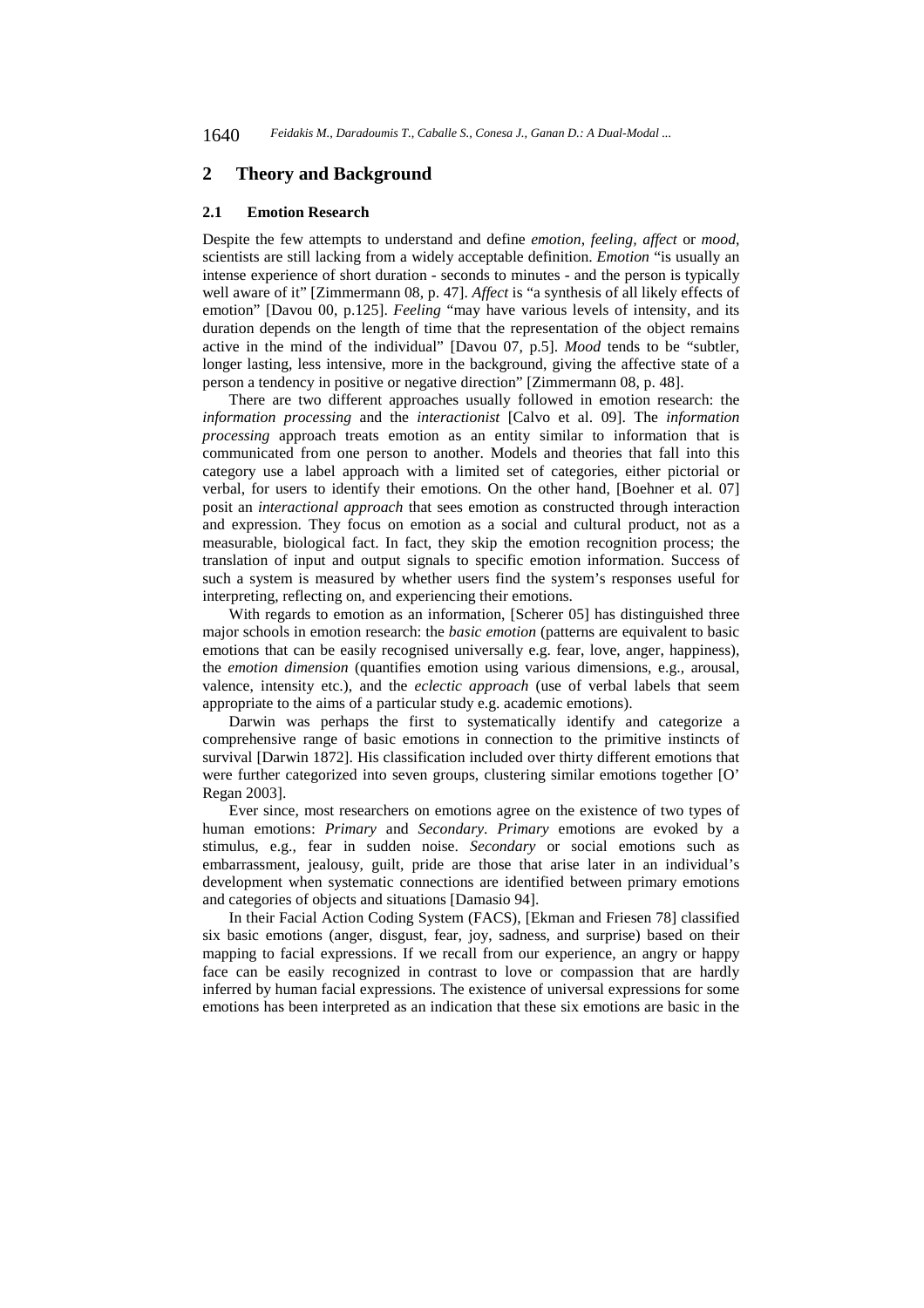sense that they are innate, overcoming cross-cultural boundaries [Calvo and D'Mello 10].

[Ortony et al. 88] have proposed 5 basic (anger, fear, happiness, joy, love) and 14 secondary emotions, in their *OCC* (Ortony, Clore, and Collins) model. They view emotions as reactions to situational appraisals of events, actors, and objects. [Plutchik 01] created a wheel of emotions that consisted of 8 basic emotions arranged as four pairs of opposites (joy-sadness, trust-distrust, fear-anger, surprise-anticipation), and 8 advanced emotions each composed of 2 basic ones.

[Parrot 01] enriched the above classifications adding a third type. He used a tree structured list with three layers, namely primary (love, joy, surprise, anger, sadness, and fear), secondary or feelings (e.g., affection, pride, irritation, suffering, horror, et al.) and tertiary (e.g., desire, relief, annoyance, depression, shock, et al.).

In a different approach, [Russell 80] has suggested a *circumplex model of affect* deploying *valence* and *arousal* dimensions instead of emotion labels, projecting user's affective state in a two-dimension emotional space. Russell's model offers a solution towards the quantification of emotions according to the different dimension or variables adopted each time. [Hascher 10] has referred to several indicators identifying the quality of an emotion that are often used to quantify emotions:

- Arousal (deactivating/activating)
- Valence (negative/positive)
- Intensity (low–intense)
- Duration (short–long)
- Frequency of its occurrence (seldom–frequent)
- Time (retrospective like relief, actual like enjoyment, prospective like hope).

[Schutz et al. 09] differentiate emotions as *state* (situation specific) versus *trait* (apply to a broader context*)* that follow three different forms:

- Core affect (moods like feeling blue),
- Emotional episodes (state emotions like sadness), and
- Affective tendencies (trait emotions like being depressed).

#### **2.2 Emotion Learning**

In literature, "emotion learning" and "emotion in learning", although quite common, they usually point to different directions.

*Emotion learning* usually refers to the flourishing of social and emotional competencies (*emotional awareness, empathy, self-efficiency, self-motivation)* and is mainly ascribed by the term *emotion intelligence* (EQ). The early emotional intelligence theory was originally developed during the 1970s and 80s by the work and writings of psychologists Howard Gardner, Peter Salovey and John Mayer. In his homonymous book, [Goleman 95] presents convincing evidence that the emotional intelligence quotient (EQ) is just as important in academic success as cognitive intelligence that is measured by the Intelligence Quotient (IQ) or SAT scores.

In the last three decades, there have been hundreds of school-based programs that have been developed to assist people in gaining control of their emotions. These programs are better classified under the more general label *Social and Emotional*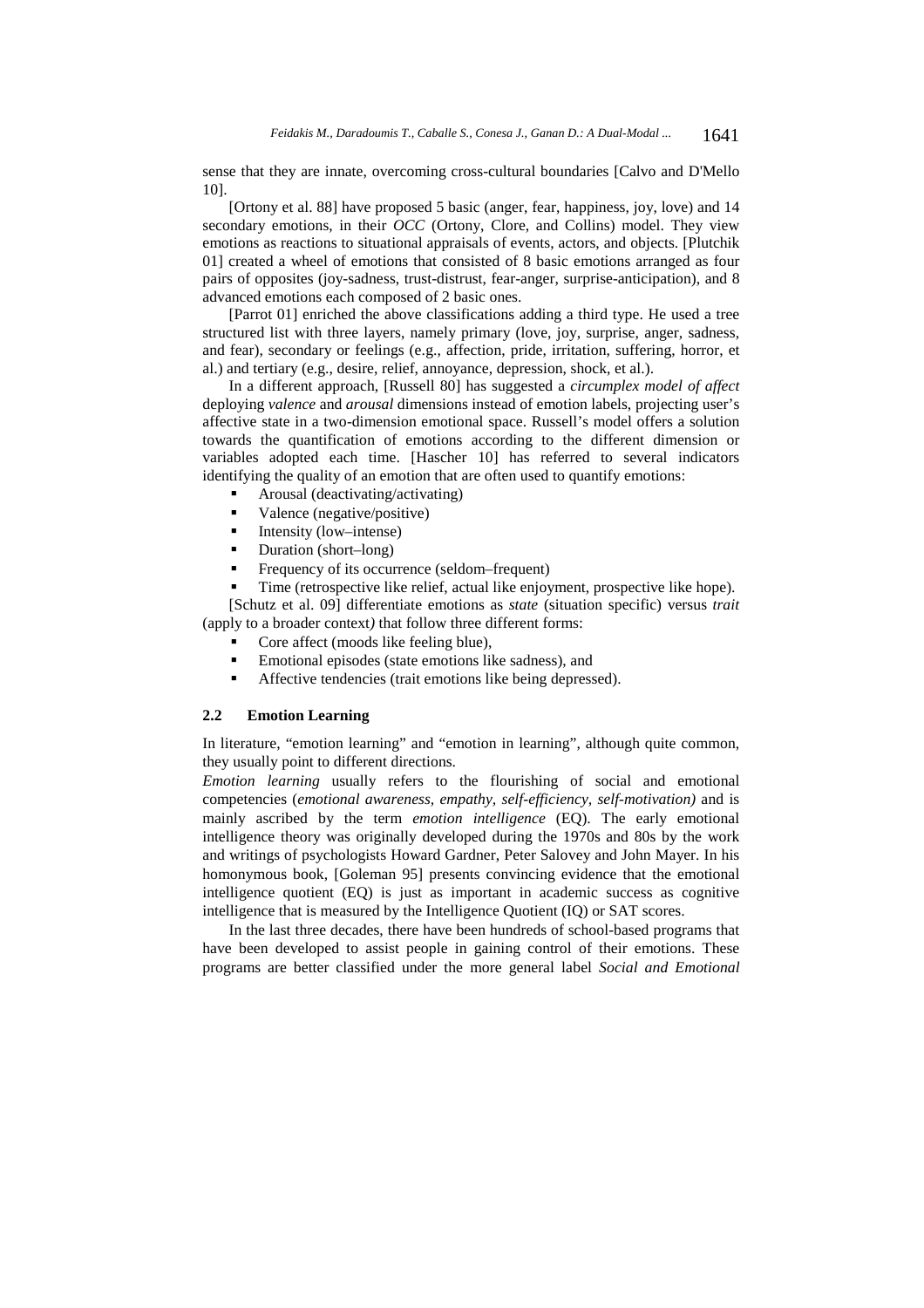#### 1642 *Feidakis M., Daradoumis T., Caballe S., Conesa J., Ganan D.: A Dual-Modal ...*

Learning-SEL (e.g. PATHs<sup>1</sup>, Resolving Conflict Creatively<sup>2</sup>, Self Science<sup>3</sup>, *6Seconds4* ). Their main objective is to establish effective social and emotional learning as an essential part of education from preschool through high school. And in spite of the pedagogical progress that has been attained in SEL, there are no experimentally adequate CSCL applications that exploit SEL practices to foster students' EQ [Feidakis et al. 11a].

From another point of view, research studies do not interpret *emotion learning* as enhancing one's emotional competences, but as "*learning that considers and shows respect to learner's emotions*". Learning environments that fall into this category, are equipped with special tools that capture student emotions and based on emotion theory and experience take appropriate actions that provide the learner with cognitive or emotional scaffolds [Arroyo 09; D'Mello 09; Woolf et al. 07] in an attempt more to improve his/her academic performance and less to support them emotionally.

In general, there are no adequate empirically proven strategies to address the presence of emotions in learning [Hascher 10]. Theoretical background has been built upon theoretical foundations of pedagogy and recommendations made by pedagogical experts [D' Mello et al. 08]. And despite the evidence of the positive effects of positive mood and emotions, there are no clear rules such as: positive emotions foster learning, and negative emotions are detrimental [Hascher 10].

For almost two decades, Pekrun and his team examined the impact of the socalled academic emotions [Pekrun 92; Pekrun et al. 11 - see Table 1]. According to their findings, positive mood fosters holistic, creative ways of thinking. Harmful effects can only be expected in situations, where students are in a good mood and the learning topics are of less importance to them. In this case, the positive emotion might detach them from learning [Hascher 10].

|                     | <i>Valence</i>  |                 |  |  |  |  |
|---------------------|-----------------|-----------------|--|--|--|--|
| <b>Activation</b>   | <b>Positive</b> | <b>Negative</b> |  |  |  |  |
|                     | Enjoyment       | Anxiety         |  |  |  |  |
| <b>Activating</b>   | Pride           | Anger           |  |  |  |  |
|                     | Hope            | Shame/Fault     |  |  |  |  |
|                     | Relief          | Boredom         |  |  |  |  |
| <b>Deactivating</b> |                 | Hopelessness    |  |  |  |  |

*Table 1: Academic emotions [Pekrun et al. 11]* 

In their *Learning Cycle* model, [Kort et al. 01] have suggested six possible emotion axes (anxiety-confidence, ennui-fascination, frustration-euphoria, dispiritedenthusiasm, terror-excitement, humiliated-proud) that may arise in the course of learning together with a four quadrant model, relating phases of learning to emotions [Figure 1]. "A typical learning experience involves a range of emotions, cycling

l

<sup>1</sup> http://www.prevention.psu.edu/projects/paths.html

<sup>2</sup> http://www.ncrel.org/sdrs/areas/issues/envrnmnt/drugfree/sa2lk16.htm

<sup>3</sup> http:/www.selfscience.net

<sup>4</sup> http://www.6seconds.org/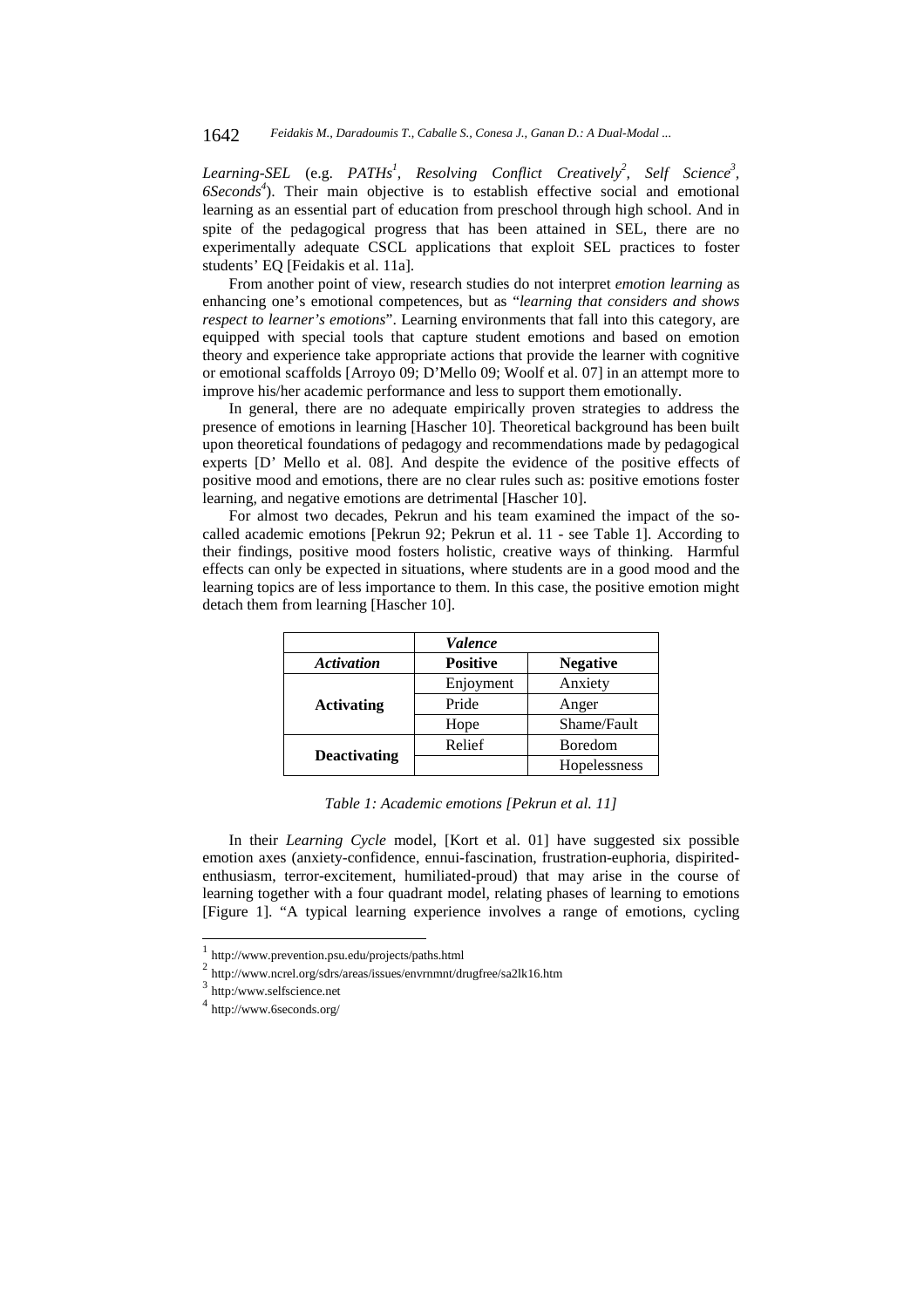students around this four quadrant cognitive-emotive space as they learn. It is important to recognize that a range of emotions occurs naturally in a real learning process, and it is not simply the case that the positive emotions are the good ones. The negative half is an inevitable part of the learning cycle. Our aim is to help students to keep orbiting the loop, teaching them to propel themselves, especially after a setback." (p.3-4)



*Figure 1: Learning Cycle Model [Kort et al. 01, p.3]* 

#### **2.3 Emotion Detection**

In line with the above emotion theories, a variety of tools and methods has been developed to capture user's emotions. In the paragraphs that follow, we review different tools and methods used to capture the respondent's emotions. In our analysis we adopted the following criteria [Feidakis et al.11b]:

- *Objectiveness*: Relates to the degree of consciousness when an emotion is experienced i.e. physiological emotion signals are considered more objective than self-reporting that is based on user's subjective experience.
- *Obtrusiveness*: User's experience of the medium i.e. sensors that are attached in the human body (EMG or EOG) have been reported as obtrusive. Emoticons or animations constitute a more student-friendly way to express emotions.
- *Invasiveness*: Realistic use in education setting, i.e. the standard PC equipment (webcams for recording facial expressions, measuring keyboard pressure or mouse clicks from log files) considered non-invasive in contrast with the use of extra equipment (professional cameras or artificial labs) or long questionnaires for self-report.
- *Task relevance*: Measurement is applied in parallel with user's task (realtime) without interrupting the learning process. Task irrelevance is the main flaw of self-reporting.
- *Cost* of possible special equipment.
- *Special expertise* to run the equipment
- *Universality*: Text and speech interfaces are tied to language and cultural barriers.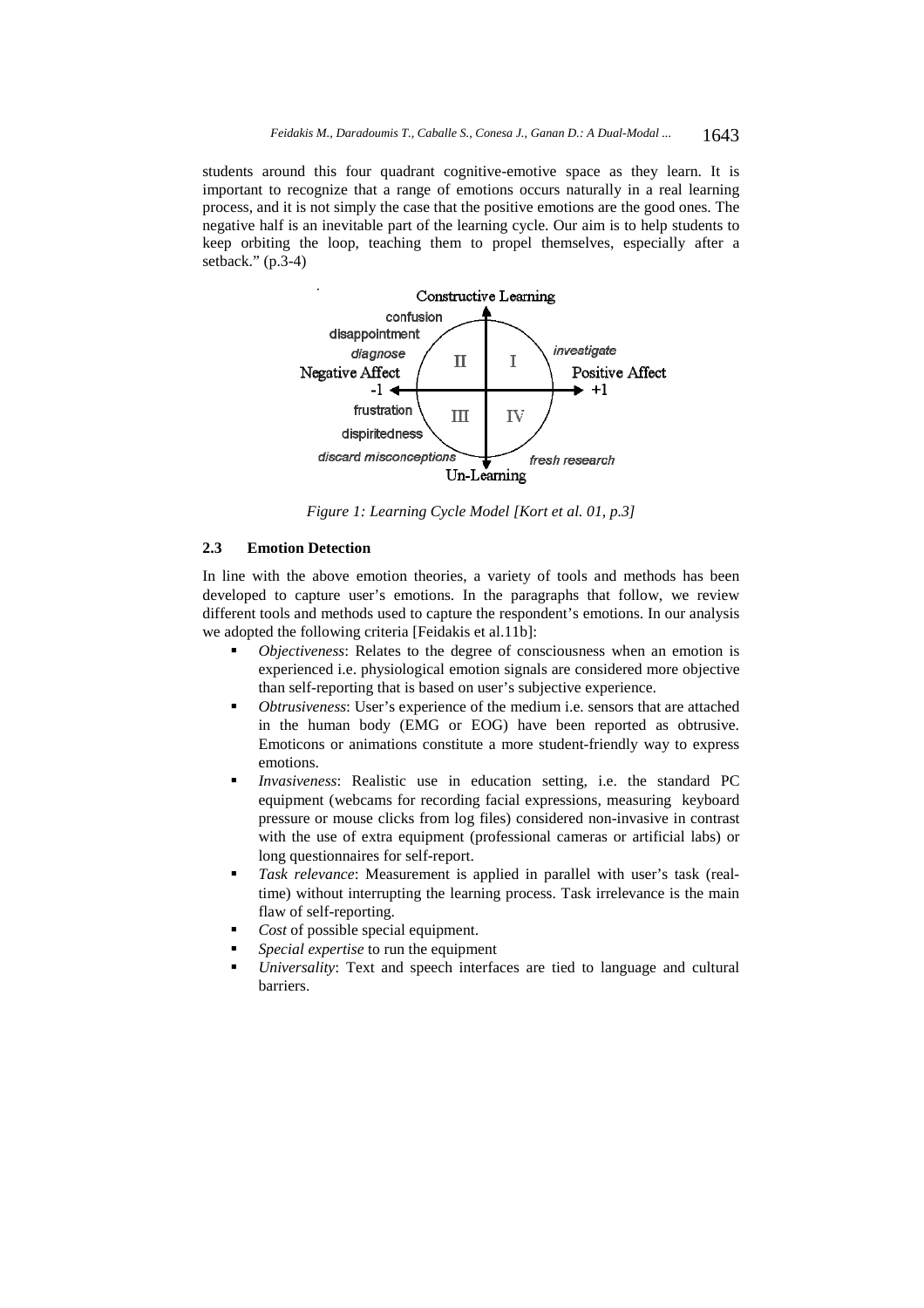The tools found in the literature to capture the user's emotion signals or affective state can be grouped into three areas [Feidakis et al.11b]: *Bio-physiological, Motor-Behavioural* and *Self-Report*:

- *Self-Report* (1<sup>st</sup> person, subjective report using verbal or pictorial scales or questionnaires, etc.)
- *Bio-physiological* (use of sensors to capture biometric signals e.g., electromyogram-EMG, electrodermal activity-EDA, electrocardiogram-EKG or ECG, electrooculogram-EOG, blood volume pulse-BVP, etc.)
- *Motor-Behavioural* (observation or capturing of motor-behavioural activity e.g., facial expressions, voice intonation, body posture, sentiment analysis of text input, mouse and keyboard logs etc.)

There is not a concrete measurement tool that fully qualifies all these design requirements. Sensors are more precise but cost more money and time. Self-reporting on the other hand is free of charge but often subjective and out of context. Multimodal integration (combination of the three methods) seems the only way to provide scientifically adequate emotion detection.

A fundamental criterion to select the appropriate detection method is the *availability of resources.* Most computers on a lab or portable devices are equipped with a camera that can be used for facial expression recognition. Text is also an important modality for sensing emotion because the majority of computer user interfaces today are textually-based [Valitutti et al. 2004].

*Self-reporting* is the only way to measure user's subjective feelings, although users are often reluctant to disclose their inner feelings to researchers in order to avoid embarrassment [Wong 06]. These tools originate from Clinical Psychology and employ verbal and non-verbal descriptions of emotions. Usually, they are cost-free or inexpensive.

Self-reporting is considered intrusive, usually interrupting the learning process. However, the use of non-verbal interfaces that employ short and less time-consuming answers can obtain *brevity* in response, minimizing the disruption of associated task performance. For instance, emoticons and mannequins are student-friendly and used quite often to add emotion information in posts. Unfortunately, the number of labelling tools that can be easily customised is still limited, i.e. Self-Assessment Manikin-SAM [Lang 80], Geneva Emotion Wheel [Scherer 05], AffectButton [Broekensm and Brinkman 09], GTrace [Cowie and McKeown 10].

With regard to text input, automatically mining the opinion or emotions expressed in a text is a complicated Natural Language Processing (NPL) task, one for which a range of strategies rooted in different approaches have been used. One type of strategy is based on information recovery techniques [Read 04; Turney, 02], which firstly identify a text's polarity and then its affective content. Such techniques are used to recover texts discerningly, based on their polarity.

A second strategy type uses supervised learning and classification techniques, such as support vector machines [Corina and Vapnik 05] or latent semantic analysis [Deerwester et al. 90], to develop statistical models for classifying texts according to emotions [Leshed and Kaye 06]. The drawback to supervised learning is that relatively large quantities of manually tagged samples are required for model development [Caballé et al. 09].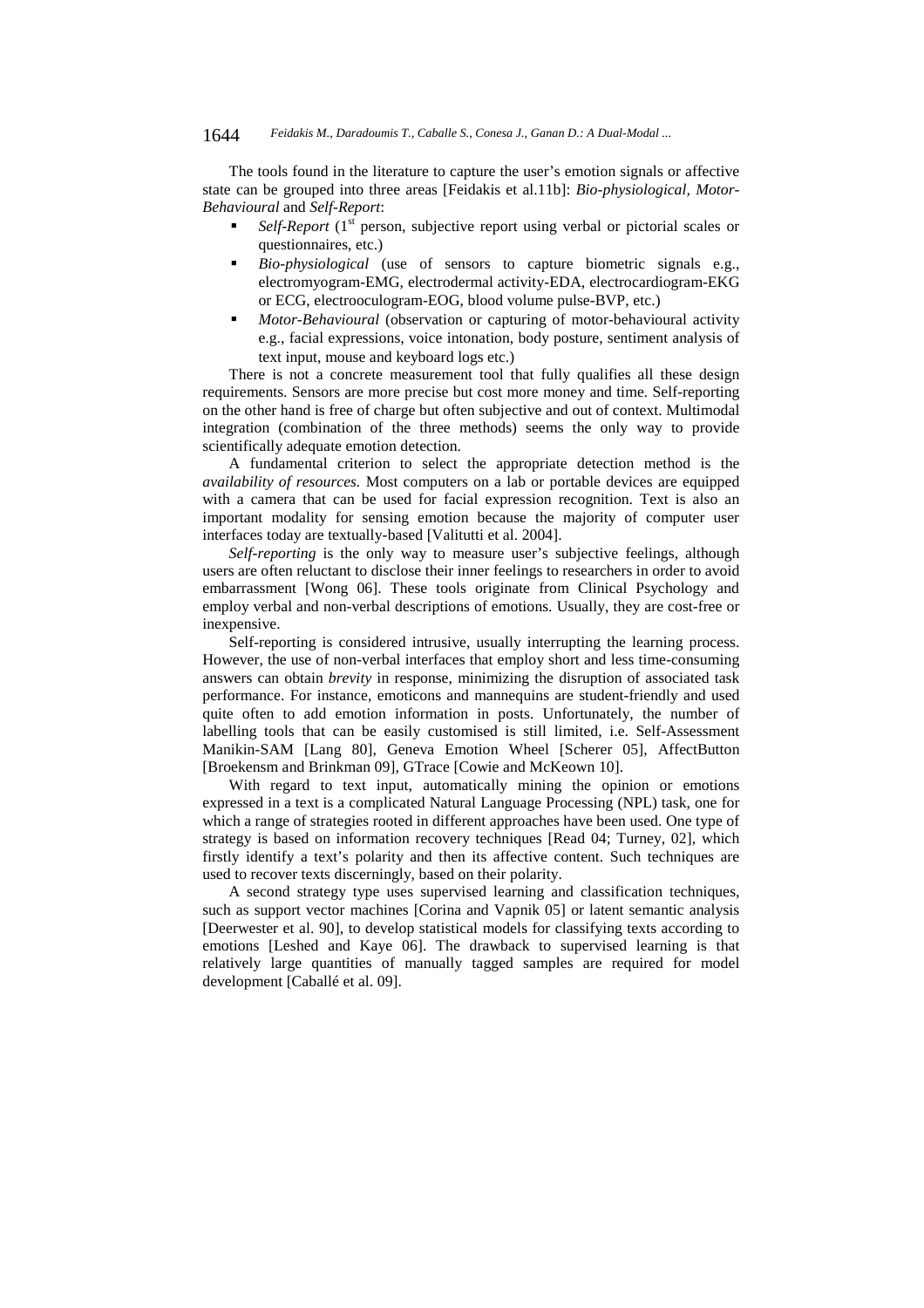A third type of strategy is based on the use of an affective dictionary that contains words with a significant element of emotion in the language under analysis. These words may act as 'triggers' for expressions of emotion. The recovery of such expressions of emotion can be enhanced using lexico-semantic resources like WordNet [Miller et al. 90] and multilingual linguistic resources like FreeLing [Carreras et al. 04].

## **2.4 Time points**

The user's affective state can be evaluated into three time points [Feidakis et al. 12b]:

- *Before the task*: We are interested in the respondent's mood and disposition before accomplishing a specific learning task. Positive mood fosters holistic, creative ways of thinking [Pekrun et al. 11]. On the other hand, negative mood create a pessimistic perceptual attitude, diverting the learner's attention to aspects irrelevant to the task, activating intrusive thoughts that give priority to a concern for a well-being rather than for learning [Boekaerts 93]. Groups and roles in subsequent collaborative tasks can be based on the prospective assessment of the respondents' affective state.
- *In parallel with the task*: The respondent's affective state is monitored together with his/her learning performance. Physiological or behavioural methods or non-verbal self-reporting can be applied to measure user's emotions without interrupting the learning flow.
- *After the task*: Retrospective emotion measurement refers to the evaluation of the respondent's affective state right after the task (i.e. after a quiz or test) or in deferred time. The latter is aiming at annotating past sessions (e.g. forums, chats etc.) with emotion information by exploiting *observation* (i.e. observe motor-behaviour signals in video files or images) or *sentiment analysis & opinion mining* techniques (classify posts based on their affective content).

## **2.5 Affective Feedback**

Once the learner's affective state is detected or recognised, next step is what to do with this valuable information. The user needs to see some interaction from the system that corresponds to his/her feelings.

Affective feedback design is aiming at sending appropriate affective or cognitive scaffolds to the user, in response to their affective state detection, ensuring their emotional safety and their engagement in the learning process. Computer mediated affective feedback strategies are classified in *parallel-empathetic* (exhibit an emotion similar to that of the target), *reactive- empathetic* (focus on the target's affective state, in addition to his/her situation) or *task-based* (supplementary to empathetic strategies) [Robison et al. 09]. Common tools include dialogue moves (hints, prompts, assertions, and summaries), immersive simulations or serious games, facial expressions and speech modulations, images, imagery, cartoon avatars, caricatures or short video-audio clips [D'Mello et al. 08; D' Mello et al. 09; Robison et al. 09].

Unfortunately, there are few studies that exploit computer mediated affective feedback strategies, and their impact on users' task performance or affective state.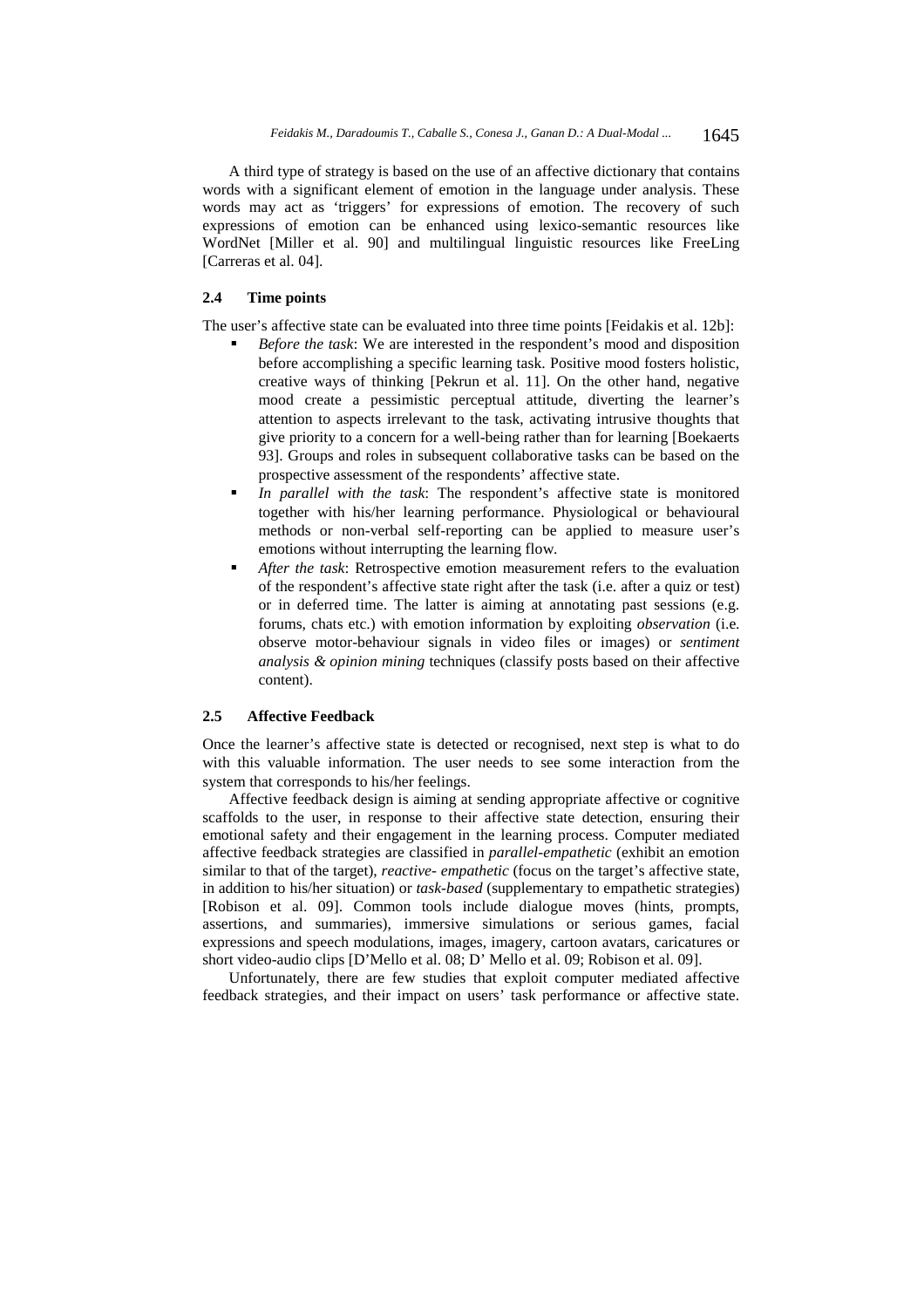Furthermore, the number of tools and strategies to design expressive avatars in response to learner's emotion detection is quite limited. [Fabri 06] has found that emotional expressiveness in avatars increases involvement in the interaction between users in Virtual Collaborative Environments (VCEs), as well as their sense of being together. This has a positive effect on their subjective experience.

In *AutoTutor* [D' Mello et al. 09] the authors have used a variety of heuristic policies to respond to student's emotion. Instructional feedback is varied according to type (explanation, hints, or worked examples) and timing (immediately following an answer or after some elapsed time). The affective tutor's responses to student affect are produced based on a table of affective responses e.g. when frustration is detected: (1) *Empathetic response*: "That was frustrating. Let's move to something easier" (2) *Give students control:* "Would you like to choose the next problem? What kind would you like?"

[Woolf et al. 07] developed an agent tutor that personalises the choice of hint type for individual students based on their cognitive profile, gender, spatial ability, and math fact retrieval speed. They used a variety of heuristic policies to respond to student's emotion and they measured how feedback variables interact to promote learning in context (characteristics of the learner, aspects of the task). [Wang et al. 08] implemented a model of "socially intelligent tutoring" that achieved significant learning improvements, based on politeness theory in an online learning system.

[Robison et al. 09] report on the results of two studies that were conducted with students interacting with affect-informed virtual agents, evaluating somehow the agents' response to both positive and negative affective states. They support that positive emotions (flow, delight, boredom) appear to be particularly susceptible to the quality of feedback given. On the contrary, for particularly negative emotions such as frustration, the risk of inappropriate delivery is not large enough to warrant extreme caution when providing responses. Nevertheless, we can never be entirely certain that the dynamic affect-adaptive tutoring systems are delivering useful affective feedback. "There will always be some risk of unintentional negative consequences when attempting to intervene to modify student affect" [Robison et al. 09, p.5].

## **3 System Design**

In line with the design issues, methods and tools mentioned in the previous section, we have designed an emotion aware system that is able to detect students' emotions, implicitly (sentiment analysis) and explicitly(self-reporting), and based on fusion logic, it produces affective responses using a virtual affective agent.

#### **3.1 Emotion Model**

Our first design requirement, "*what* we want to measure," necessitates the specification of the emotions of interest, in e-learning context. Much of the research on basic emotions is of little relevance to the developers of computer learning environments [Calvo and D'Mello 10], which focus more on learning-centred emotions such as *confusion*, *frustration*, *boredom*, *flow*, *curiosity*, and *anxiety*.

*Academic* emotions *(enjoyment, anxiety, pride, anger, hope, shame/fault, relief, boredom, hopelessness*) [Pekrun et al. 11] provide a starting point. A reasonable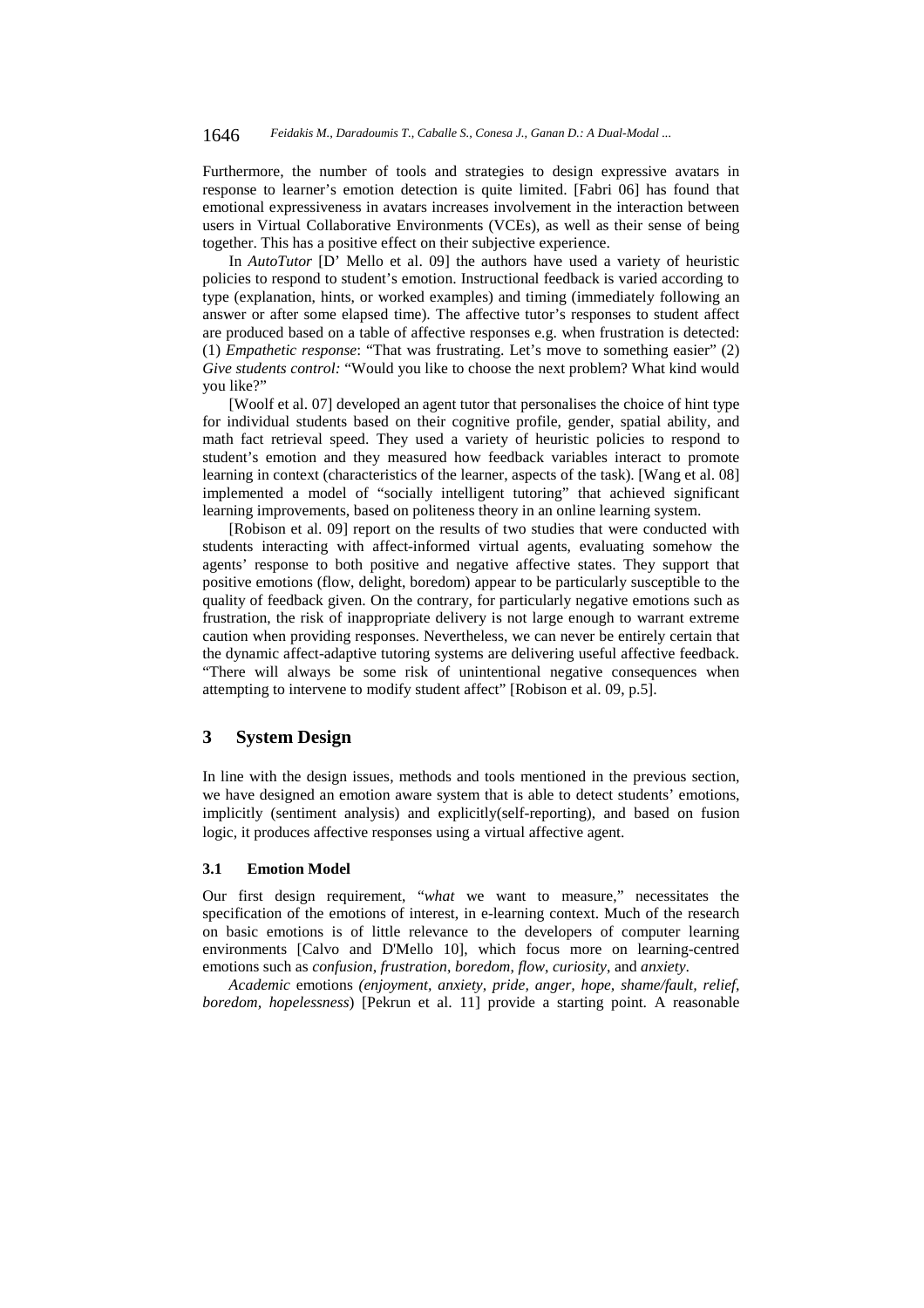argument would be if *boredom* or *relief* corresponds to the definition of emotion that was set in our paragraph 2.1. *Anger, anxiety, shame/fault* are considered emotions, while *boredom* and *enjoyment* are better understood as *states*. *Pride* and *hope* are not easily reported in e-learning situations.

The *Learning Cycle* [Kort et al. 01] provides more options together with an escalation in intense. The *cycle* form offers a nice metaphor highlighting that positive emotions are not the good ones and the negative half, is only a part of the cycle. Students must learn to keep orbiting the loop, and come up again after a setback. Russell's *Circumplex Model of Affect* (1980) offers a solution towards the quantification of emotions, suitable for statistical measurements. Again, emotion labels like *afraid* or *miserable* are not easily met in e-learning situations.

In our model, we have tried to provide both a rich-informative way for emotion expression and an interactive way for mood report. We have deployed a twodimension emotion space defined by the emotion dimensions of *valence* (negative/positive, x-axe) and *activation* (deactivate/ activate, y-axe), evaluating 14 emotional states (*inspired, excited, interested, relaxed, curious, confused, anxious, embarrassed, indifferent, bored, tired, angry, desperate, neutral* – the *neutral* state is to initialize or reset the system) that represent different values in the *valence* and *activation* axes. Mood is measured in 5-likert scale (*sad, unhappy, neutral, happy, very happy*).



*Figure 2: Emotion model* 

The position of each emotion on the two axes derives from Russell's model [Russell 80], as well as, our preliminary experimentation [Feidakis et al. 12a, Feidakis et al. 12b]. It is not standard but only indicative of the place of the respective emotion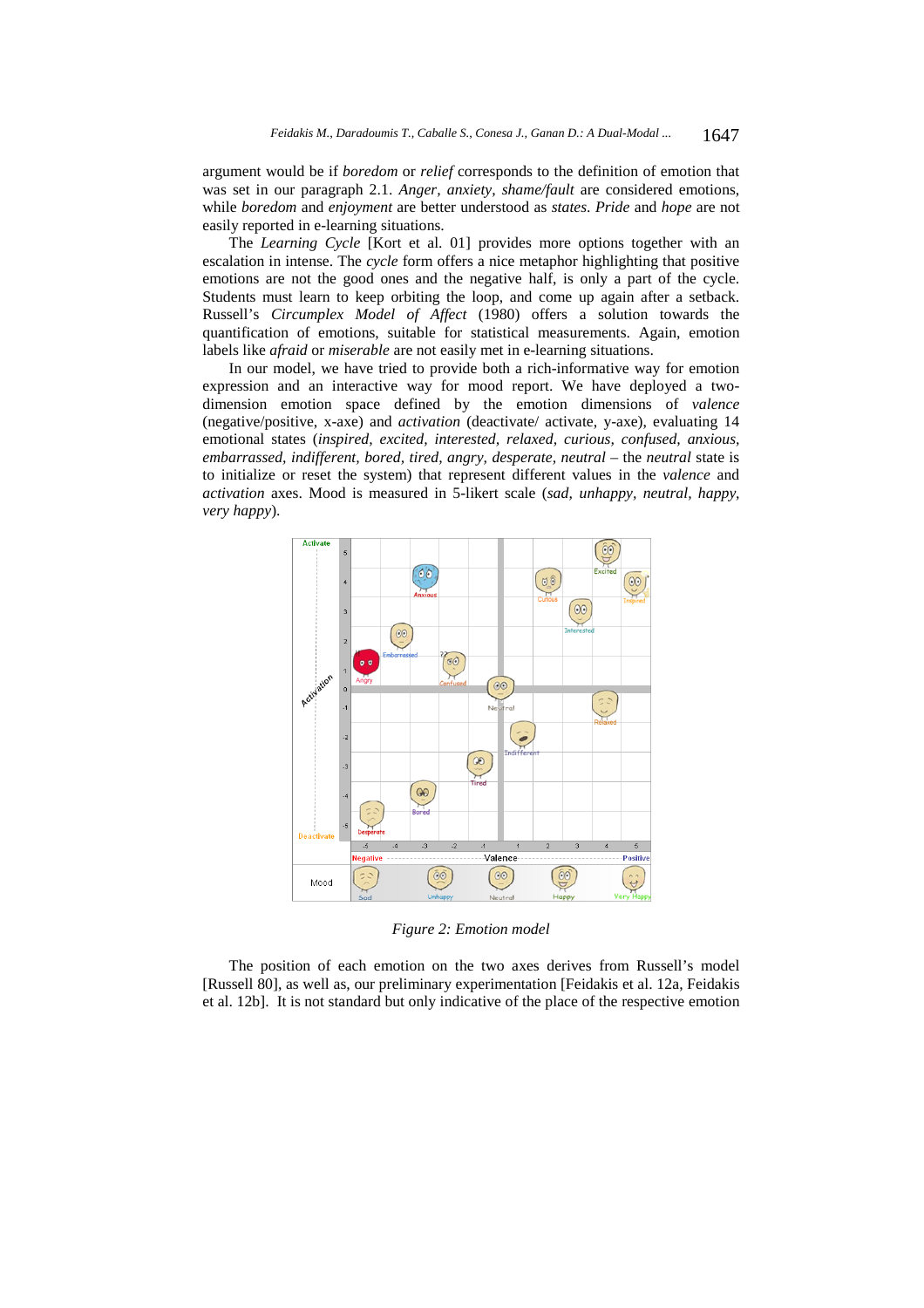label in relevance to the valence and activation dimensions, as well as the other emotions. For instance, curiosity is considered the same activating emotion as anxiety, but of the opposite valence. Hence, curiosity is more possible to transit to excitement while anxiety to anger.

This model constitutes an updated version of the model described in [Feidakis et al 12a]. Our main objective is to evaluate the proposed model into e-learning and CSCL tasks and mine for possible affective sequences and patterns that lead to increased task performance and fruitful collaborations, through time (i.e. per day, per time, per task phases). Certainly, the proposed models constitute a first attempt to encompass human emotions, with respect to learning. However, it is difficult to set the district lines among different emotion labels that pervade real life. It is our ambition to test and inform our model with findings from experimentation in real education settings, enriched by the exchange of empirical data among expert teachers, in which trends and beliefs considering students' emotions will be evaluated.

#### **3.2 Emotion Report**

For our experiments, we have designed and implemented an emotion reporting tool: the *Emot-control* ("emot" is the latin root of the word "emotion" and means "moving away"). *Emot-control* is a cross-platform, language-free, open-source tool that has been programmed in PHP-JavaScript-MySQL. We have used special, coloured emotbuttons with appropriate labels to project specific emotions, based on existed emoticons and using emotion colours [Feidakis et al. 12b]. Additional text boxes have been provided for respondents to report other emotions than the default ones.

So far, we have experimented on different interfaces, evaluating usability in emotion reporting [Figures 3-6], customising the control to satisfy different requirements (front-end or back-end integration, communicating with MySQL or through JSON services, use of text labels or not, etc.). In version 3, emot-control has adopted the shape of a spiked circle, in accordance with the *Learning Cycle* [Kort et al. 01] and the *Geneva Emotion Wheel* [Scherer 05], giving the impression of an emotion circle, involving a range of emotions that usually appear in a learning experience. In our last version 4 [Figure 6], the emotion label "*Embarrassed*" was replaced by "*Tired"*, due to infrequent reports after experimenting in real CSCL settings. Moreover, by removing the text from images, the emot-control became more language-free so that it can be easily translated in different languages (currently it supports English, Greek and Catalan). For the mood report, we developed a more interactive interface in which different mood selection corresponds to different emotcontrol background colour, in analogy with the background role that mood plays toward emotions.

### **3.3 Sentiment Analysis**

For the implicit emotion detection, we have designed a system that automatically detects fragments of text in which an opinion or sentiment on a given matter is expressed. The system focuses on detecting opinions and sentiments of user text inputs in CSCL tasks (i.e. forums, wikis).

The system has been designed to support multiple languages; Spanish, Catalan and Greek are the basic. A lack of appropriate Spanish, Catalan and Greek sample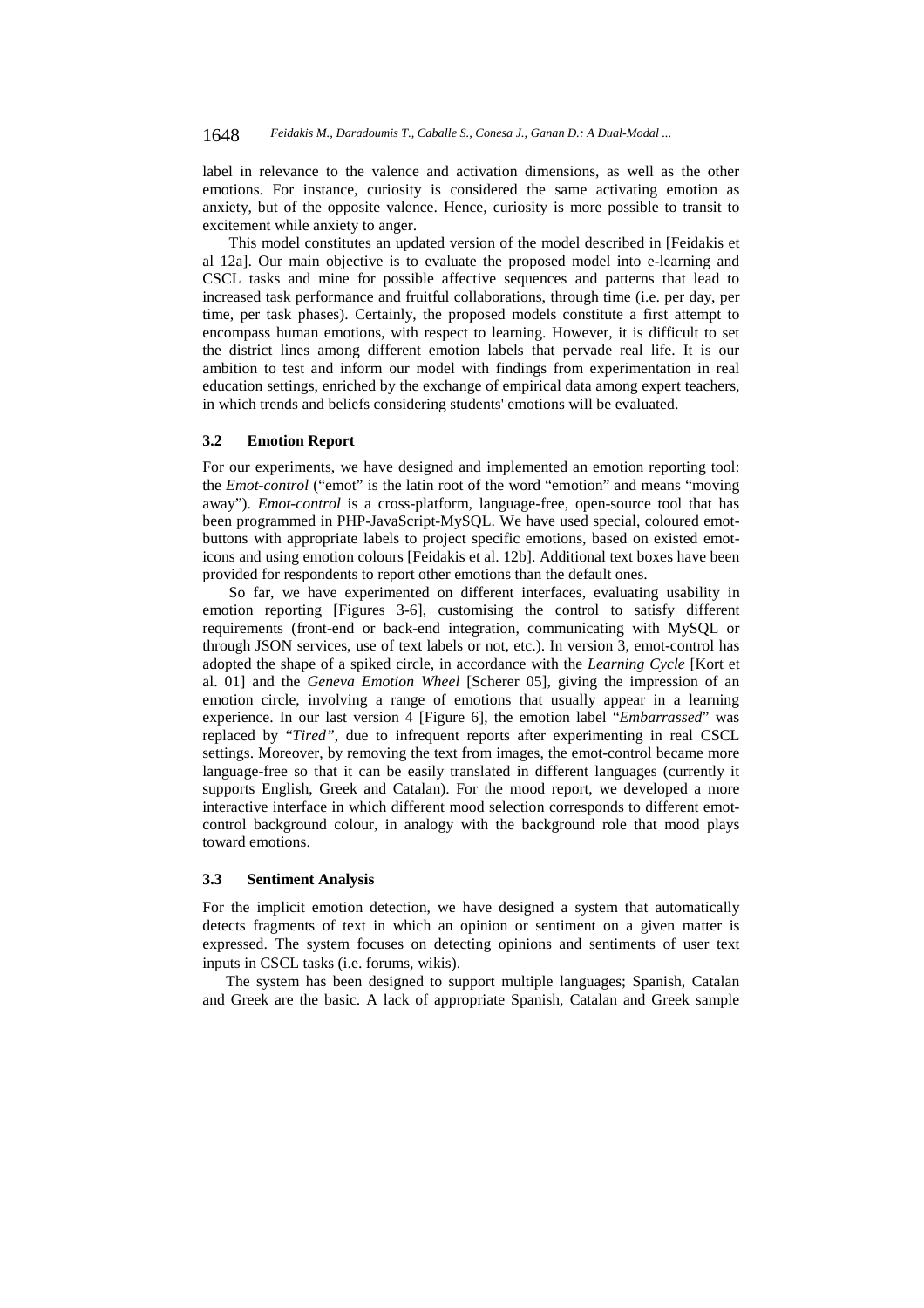texts with manually tagged expressions of emotion, ruled out the development of models based on supervised learning. Since, we have been unable to find a suitable affective dictionary for opinion mining purposes, we created a new one for Spanish and Catalan languages. We have manually compiled a dictionary of lexical triggers of expressions of emotion, i.e. a list of lemmas based on verbs, nouns and adjectives commonly used when expressing opinions, such as *creo* ('I think' in Spanish), *mejor*  ('better') or *entiendo* ('understand'). Precision and coverage are factors that must be taken into consideration in relation to manually compiling such a resource.

The method offers a very high level of precision, as the dictionary only contains words with a substantial element of opinion carefully chosen by a group of knowledge experts, after a thorough study of the messages interchanged by students in a Computer Science Master during two semesters. As the dictionary coverage is limited because its words have been compiled manually, we expanded the dictionary through the use of lexico-semantic knowledge, such as WordNet [Miller et al. 90], and multilingual linguistic resources, such as FreeLing [Carreras et al. 04].

The expansion of the dictionary terms is done following three steps:

1. Synonymy extension: the system uses each entry's lemma and grammatical category to generate a list of associated synonyms on the basis of WordNet. For example, in the case of the trigger *sentir#v*<sup>5</sup>, which denotes the Spanish verb meaning 'to feel', there are 11 possible synonyms that can be used to extend the list of triggers as follows:

*entir#v | saber#v | sentirse#v | considerar#v | encontrar#v | creer#v | deplorar#v | lamentar#v | experimentar#v | arrepentirse#v | percibir#v | notar#v*

2. Superordination extension: when necessary the system may use superordination relationships from Wordnet to enhance the coverage. Superordination allows for defining that one word has a generic meaning in relation to one or more words with a specific meaning. For example, the word *seat* is the superordinate of chair, armchair and stool. In the case of the trigger *sentir#v*, the following list of triggers may be automatically generated:

*considerar#v | creer#v | pensar#v | juzgar#v | opinar#v | concluir#v | lamentarse#v | quejarse#v | declinar#v | rehusar#v | conseguir#v | obtener#v (etc.)* 

3. Lema expansion: Once the dictionary terms have been expanded with synonymy and supordination, FreeLing will be used to enable the system to detect, not only the lemmas in our affective dictionary, but also every form of those lemmas appearing in messages. For example, the forms *siento*, *sientes*, *siente*, *sentimos*, *sentís*, *sienten*, *sentid*, *sentida*, *sentidas*, *sentimos*, *sentiremos*, *sentirá*, *sentirán*, *sentirás*, *sentiré*, *sentiréis*, *sentiré*, etc., are generated on the basis of the entry *sentir#v* in our affective dictionary. Similar resources to FreeLing will be used when implementing the prototype to deal with Greek language due to the fact that FreeLing only deals with English, Catalan, Spanish, Portuguese, Italian, Russian, Galician, Asturian and Welsh.

After the dictionary terms have been expanded, the expanded lists of terms will be searched within the students' messages in order to find out the opinions and

l

 $<sup>5</sup>$  The terms of the affective dictionary follow the format lemma#grammatical category.</sup>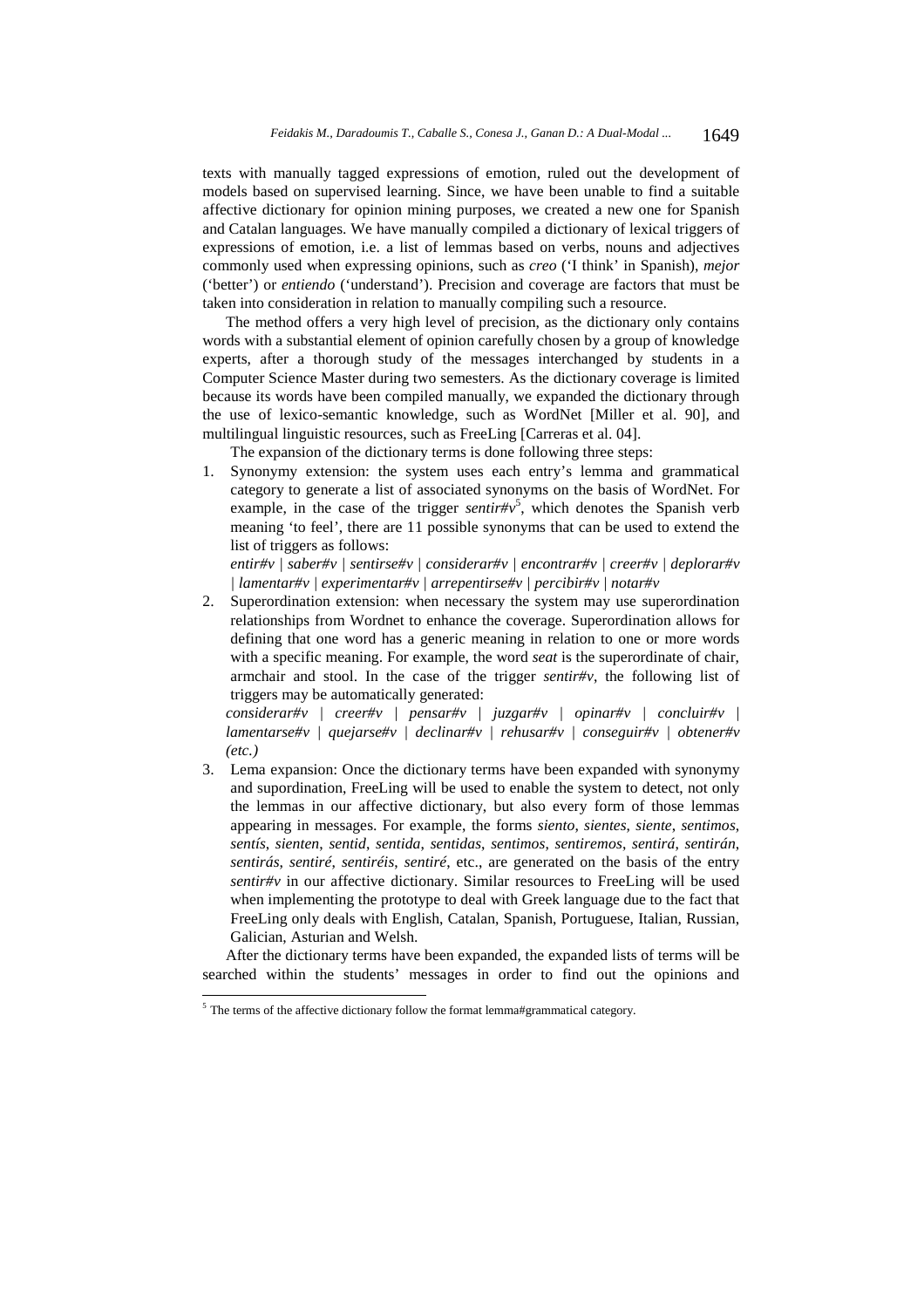#### 1650 *Feidakis M., Daradoumis T., Caballe S., Conesa J., Ganan D.: A Dual-Modal ...*

sentiments the messages deal with. Then the opinions/sentiments detected are stored to be able to support automatic processes that take into account student opinions/sentiments and the words within the messages that denote opinions or emotions are tagged in order to facilitate the navigation thru messages driven by emotions.

At this stage of the prototype the system aims to detect the sentiments and opinions expressed and the fragments of text where they are expressed. In order to do so, a relation has been created between each of the dictionary words and the emotion they mainly represent. Then, each word in the affective dictionary is related to one and only one emotion, generating a set of disjoint keywords for each emotion. We say that an emotion is expressed in a given text if the text contains any of the keywords (or their expansion) related to the emotion. Since no strength has been defined for each triggering word, the strength of an emotion within a text is calculated as the number of words related with the emotion appearing in the text.

#### **3.4 Affective feedback**

We have developed an animated virtual agent assistant that employ dialogue moves and provide feedback to the user, by exploiting an online *Responsive Face*<sup>6</sup>. The agent uses speech synthesis and based on the user's input, responds in an empathetic way, according to a fuzzy table. The agent is displayed embedded in the emot-control block, using a JavaScript player to avoid frequent browser problems with embedded media.

Depending on the emotion reported, the agent employs emotional scaffolds in an attempt to commence a dialogue with the student (Table 2) adopting a *parallel*, *reactive* or *task-based* strategy each time (refer to paragraph 2.5). In this phase, we provide feedback manually, developing affective sequences in an attempt to build a data set that will produce input for machine learning in the future. We opt to explore and validate sequences that have a positive impact both on students' task performance and affective state, adopting first a qualitative and then quantitative analysis.

| Respondent's   | Agent's text response $(1st iteration)$         | Agent's animated       |  |  |
|----------------|-------------------------------------------------|------------------------|--|--|
| <b>Emotion</b> |                                                 | expression             |  |  |
| Inspired       | Well done! You are doing great What is this     | Excitement             |  |  |
|                | that inspires you?                              | (reactive)             |  |  |
| Confused       | Mmm! It is getting confusing Can I help in      | Compassion             |  |  |
|                | something?                                      | (parallel, task-based) |  |  |
| <b>Bored</b>   | Maybe you need a break before continue to the   | <b>Thoughtful</b>      |  |  |
|                | next scene                                      | (parallel)             |  |  |
| Indifferent    | (whistling indifferently) Hey! I think that you | Humorous-annoyed       |  |  |
|                | are not with us Why don't you try a bit more?   | (reactive, task-based) |  |  |
|                | Do you need help?                               |                        |  |  |

*Table 2: Affective Assistant's sample responses* 

l

<sup>6</sup> http://mrl.nyu.edu/~perlin/facedemo/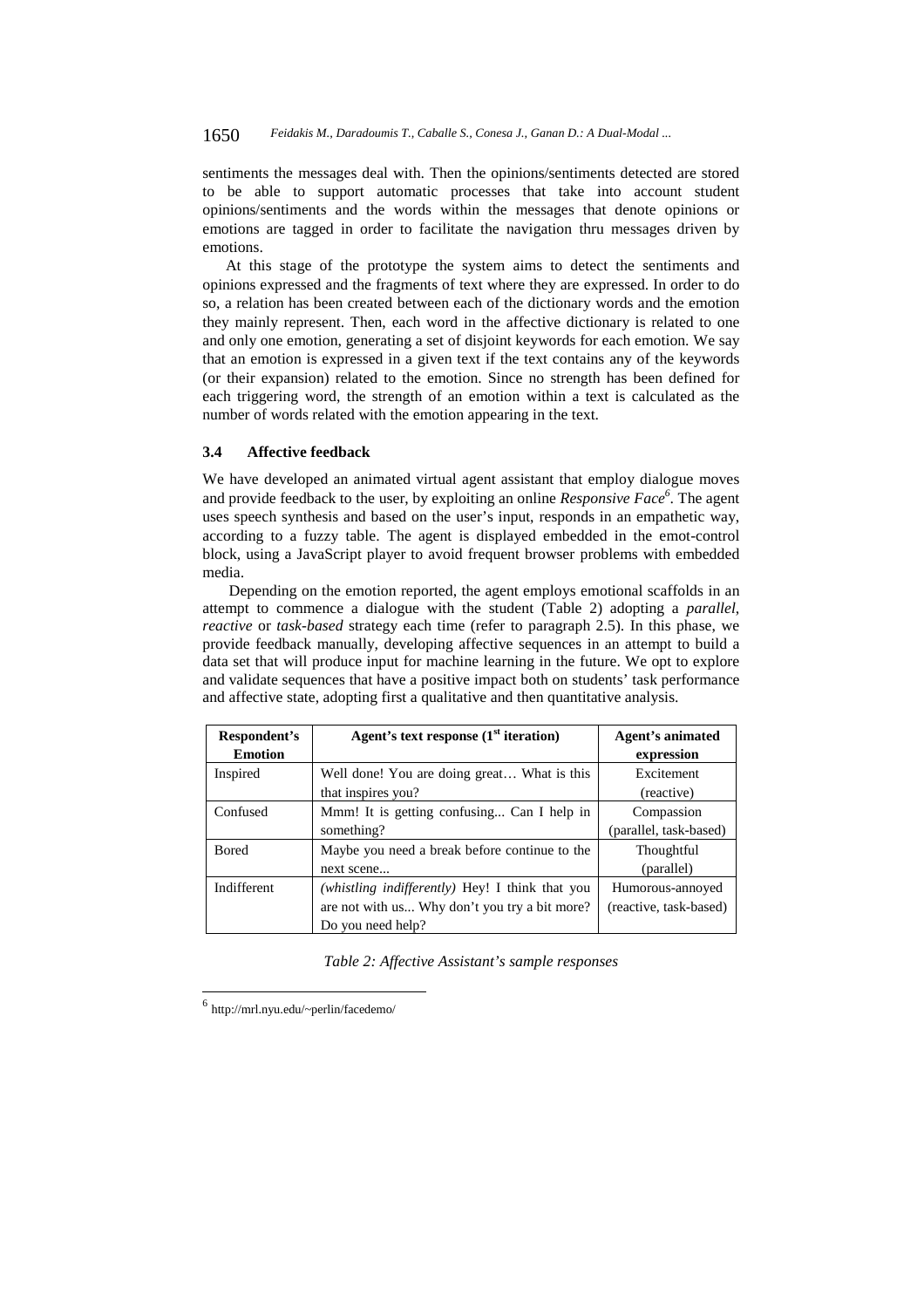

*Figure 3: Emotion report interface using combinational questions [Feidakis et al. 12b]* 



*Figure 4: Emot-control v2 is a popup window, in resemblance to a TV remote control.* 



*Figure 5: Emot-control v3.0 adopts the form of a spiked circle*



*Figure 6: Emot-control v4 has no text labels to overcome language barriers. Background colours change depending on mood selection*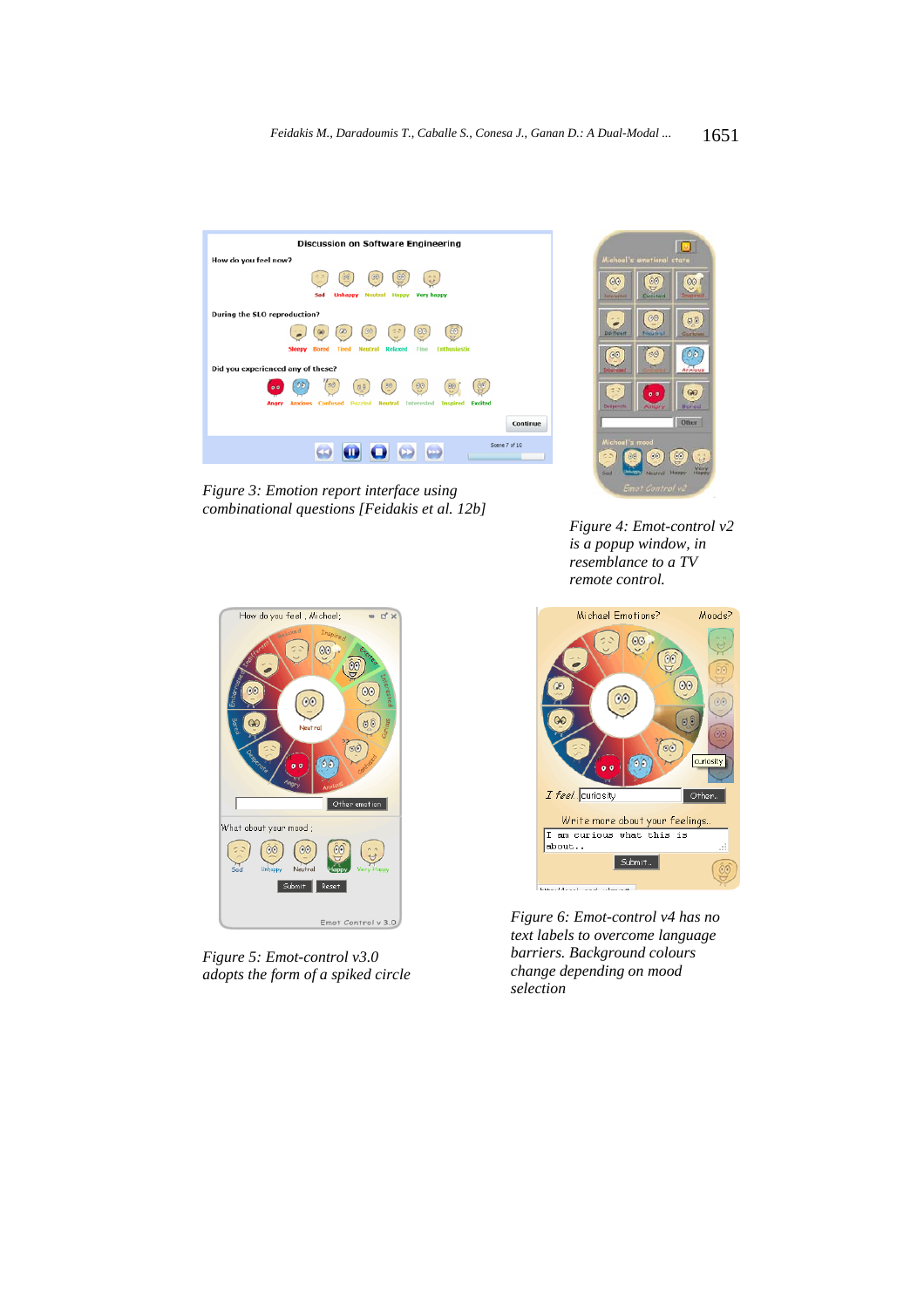### **4 Research study**

#### **4.1 Description**

In order to validate our *emot-control* system, we have conducted an experiment with 112 University students (adult male-female) in the Department of Cultural Technology and Communication, University of Aegean, Greece. The experiment took place in the context of a semester course, entitled "Intercultural Communication" for 3 months (Oct 16, 2012 – Jan 14, 2013). The participants worked in 28 groups of 4 members to carry out 4 online collaborative assignments (each one including a Wiki elaboration as well as forum and/or chat discussions). The first 3 assignments lasted 2 weeks and the fourth one four weeks. Moodle v2.3 served as the learning environment and *blended learning* as the learning method with weekly face-to-face meetings.

For the specific experiment, the emot-control was customised for Moodle to open as a popup window by clicking on a right-top button that was displayed in every course page. The participants were able to select one out of 13 emotional states (the state *embarrassed* was excluded*)* and one out of 5 moods, at any time they wanted, by simply clicking on an image-button at the top-right corner of each Moodle course page. Their selected affective state was displayed in the initial emot-control block, inside the specific button, with background depending on the selected mood [Figure 7]. Additionally, they could report an emotion other than the default ones or to expound their emotion selection by writing in a small text box. The participants could also monitor their group-members' emotions [Figure 8], while the tutor could monitor all emotional information per group, student, date and time, emotion and/or mood.

Based on the emotion information submitted, an animated avatar, the *Affective Assistant,* provided user with affective feedback [Figure 7, Table 2], provoking sometimes the student to ask for additional help by tying his/her message in the respective text box. The student's message was stored in a helpdesk system that informed both the tutor and the support team by email. Within the day, the assistant provided the respective feedback to the student (tips, additional material, web links, etc).

The emot-control was also customised for the Moodle chat module, allowing for participants to express their emotions virtually, while they were chatting online. The user could also see the other participants' emotional state and mood [Figure 9]. Our objective was to monitor emotional sequences of users while chatting online as well as to measure the impact of emotion awareness (self and other emotions), in the chat.

In this experiment, the implicit emotion-detection mechanism was not validated, as we have been unable to find a suitable affective dictionary for opinion mining purposes for Greek language (the creation of a Greek affective lexicon is ongoing work).

## **4.2 Methodology**

Our experiment was divided into a *control group* study which was carried out during the first two assignments. In this study, students were urged to use "emot-control", but we did not oblige them, so their participation in expressing their feelings was free and optional. Students could express their emotions any time, but no feedback (of any type) was given to them.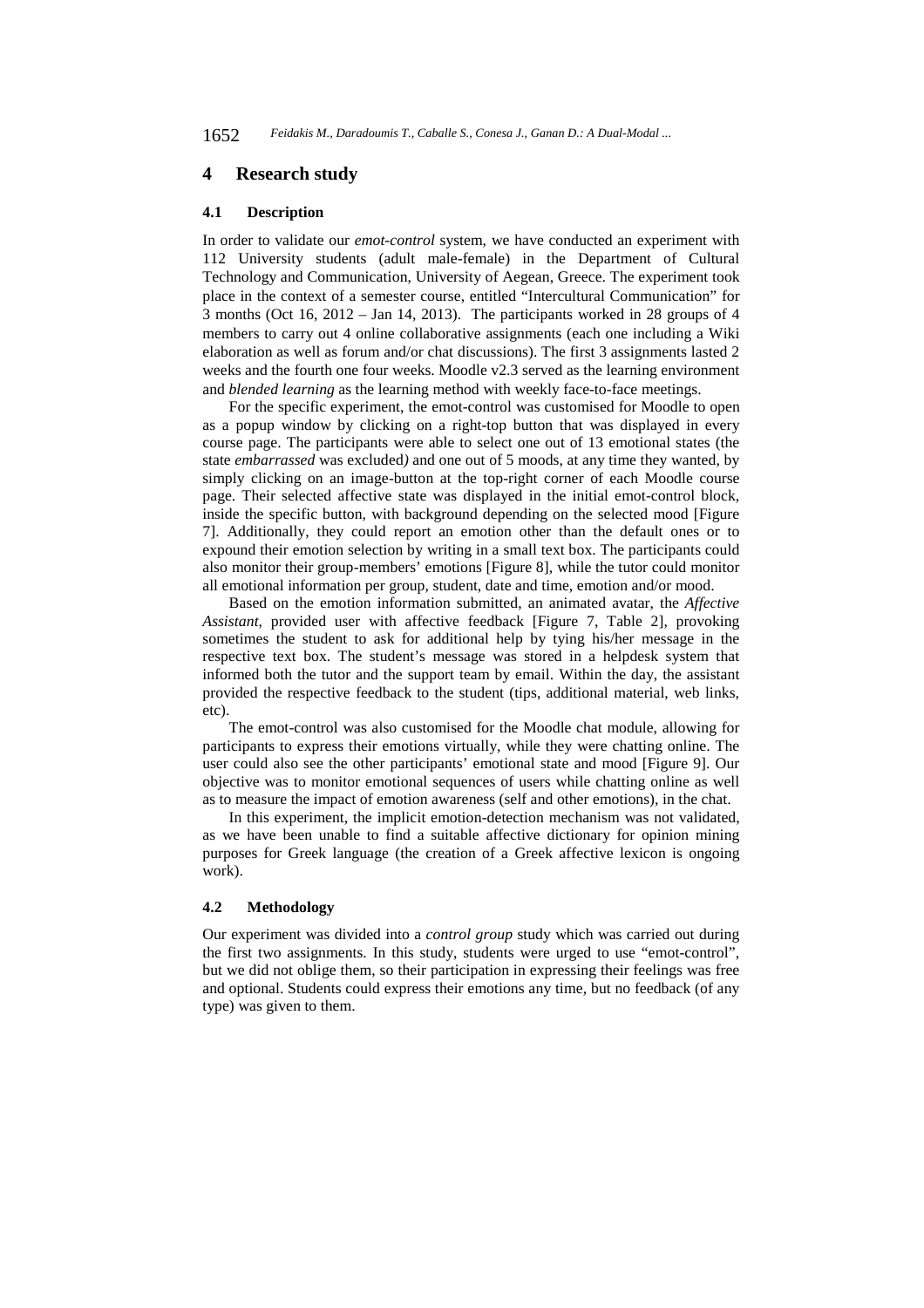Moreover, in the first assignment, group members communicated via asynchronous communication. In the second assignment, we set up a chat for each group aiming at involving each group in a specific discussion/debate as a collaborative learning in-class activity. Again we did not "oblige" students to express their emotions during the debate. They could do it voluntarily, if they wanted, through the "emot-control".



*Figure 7: Screenshot displaying the emot-control block, emot-button and the affective virtual assistant in Moodle 2* 

#### **Emotions of Group 149 members**

| ct09078 - Sevasti Koullia |      |                                 | ct09016 - Evangelia Vergaki |                                                 |       | ct09154 - Antonios-Nektarios Stravatzakis |      |                                 |             |                      |       |
|---------------------------|------|---------------------------------|-----------------------------|-------------------------------------------------|-------|-------------------------------------------|------|---------------------------------|-------------|----------------------|-------|
| Date                      | Time | <b>Emotion</b>                  | Mood                        | Date                                            | Time. | <b>Emotion</b>                            | Mood | Date                            | <b>Time</b> | <b>Emotion</b>       | Mood  |
| 13/03/2013 00:26:19       |      | $\omega$<br>Tired               | Moderate                    | $\frac{1}{2}$ 03/03/2013 17:51:45 $\frac{1}{2}$ |       | Excited                                   |      | Moderate 02/04/2013 03:22:24    |             | 60<br><b>Excited</b> | Good! |
| 29/03/2013 00:26:30       |      | $\circ \circ$<br><b>Anxious</b> | Bad.,                       | $\frac{1}{16.11:44}$                            |       | $\odot$<br><b>Interested</b>              |      | Moderate 03/03/2013 17:51:31    |             | 60<br>Excited        | Good! |
|                           |      |                                 |                             | 06/04/2013 20:30:49                             |       | $\hat{0}0$<br>Excited                     |      | Excellent!  05/03/2013 13:22:23 |             | 60<br>Excited        | Good! |

*Figure 8: Monitor of group member's emotions* 

An *experimental group* study was designed in the third and fourth assignments. The most important aspects that make this study different are the following: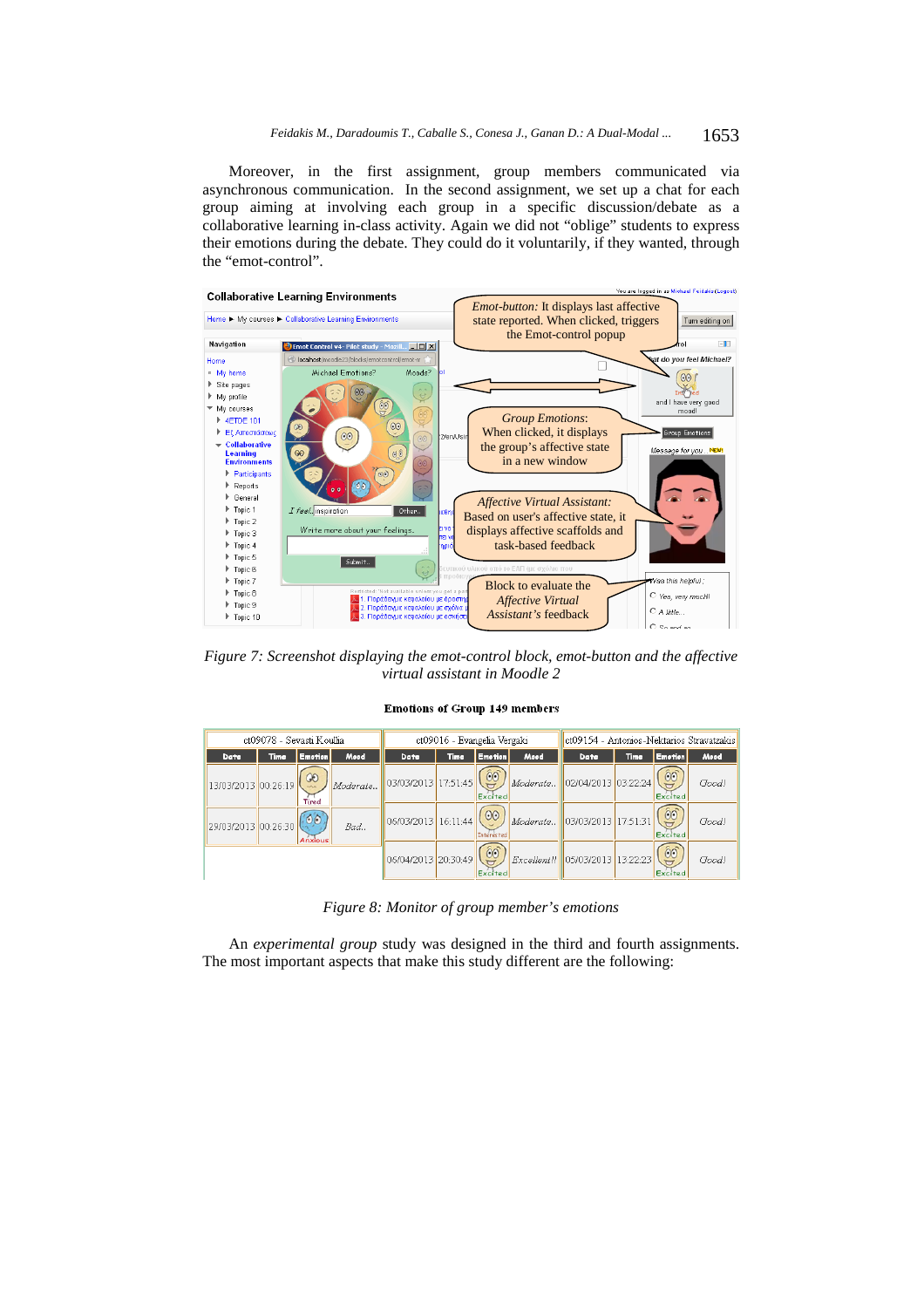#### 1654 *Feidakis M., Daradoumis T., Caballe S., Conesa J., Ganan D.: A Dual-Modal ...*

- 1. We let the students know that if they express their emotions this will provide them with very useful feedback that will reward them with options to overcome learning difficulties and thus improve their learning experience.
- 2. We provided the students with affective feedback of different type:
	- a. Direct emotional scaffolds, parallel or reactive empathetic (see Table 2).
	- b. Task-based feedback, aiming at student mood by offering assistance related to the task, i.e. helping a frustrated student with the task, e.g., by offering her an easier task to do, or giving her a hint, or asking her to explain her problem and helping her to solve it.
- 3. Group discussions (forums or chats) are directly supported by the "emot-control", since the application is coupled within the chat/forum, so students can easily use it to express their emotions during the debate (and possibly get immediate feedback).
- 4. In addition, the emot-control system provided the functionality of group emotion awareness so that each group member could be aware of the emotions of their peers at any time.

At the end of the two experiments, we carried out a comparative study to see the possible advantages gained by the experimental group vs. the control group as regards certain indicators, such as students' behavior, usefulness and individual/group performance. Additional measurements were taken through a questionnaire considering the look-and-feel of the emot-control, its usage, usability and expressiveness.



*Figure 9: Emot-control in Moodle chat*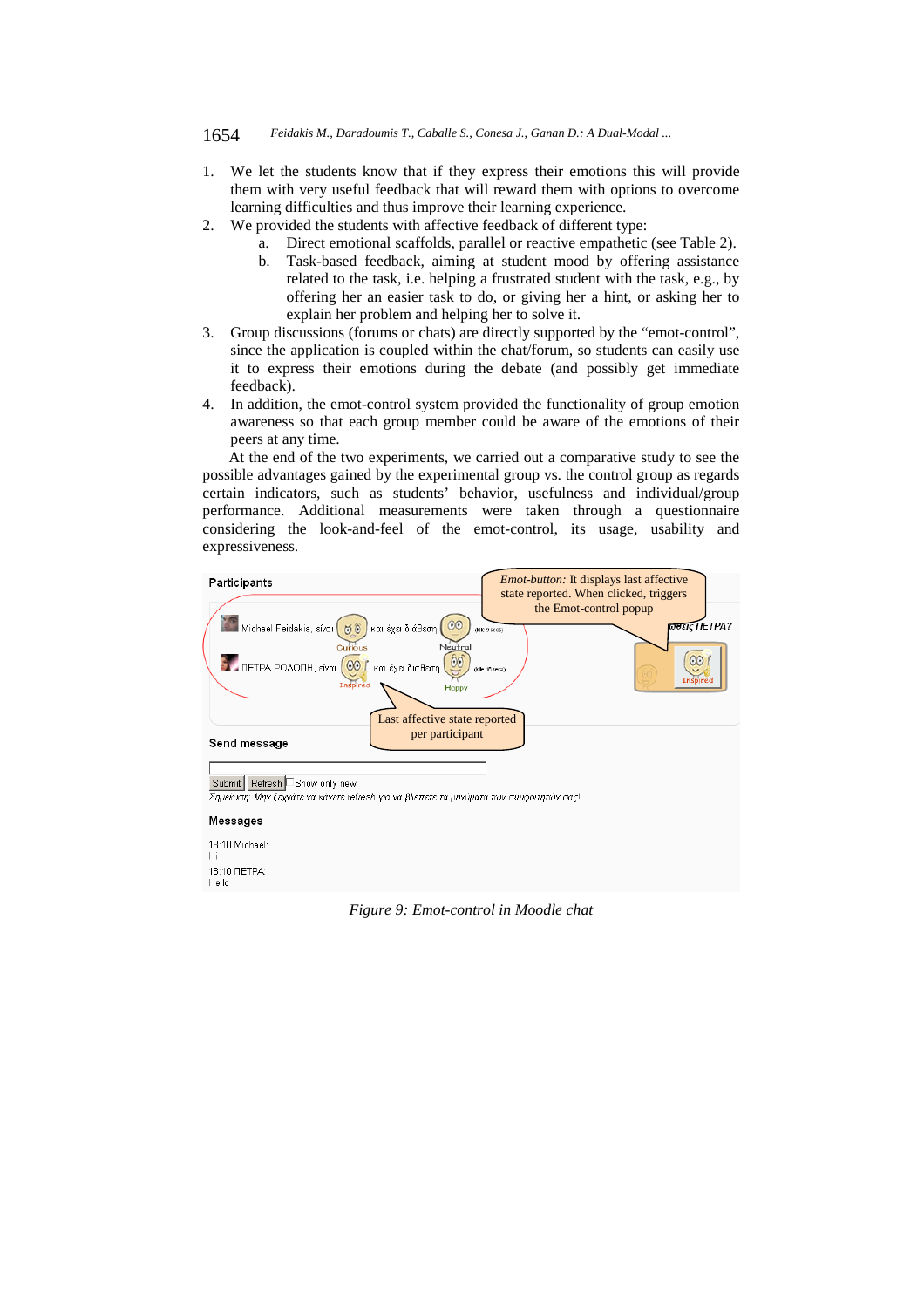### **4.3 Discussion of results**

Regarding *usage*, the emot-control was popular as 62 out of 92 (67,4%) active students chose to use emot-control submitting up to 713 emotion reports, regardless of the study. So, in both studies students were willing to participate and express their emotions, since the emot-control provided an easy way for them to do it. Similarly, the emot-control scored very high in *usability* (52% responded "Very usable" and 30% "usable") and high in *expressiveness* (when students were asked whether emotcontrol expressed their emotions, 36.5% responded "always" and 50% "very often").

At the end of the *control group* study we obtained the following results as regards students' behavior, usefulness and individual/group task performance:

- Members of groups 7, 17 and 27 showed a negative behavior and task performance. In fact they worked very poorly, whereas their emotions reported values such "Desperate", "Anxious" and "Angry". They found no real usefulness in the emot-control.
- Two groups (10 and 21) lost two members each, so they had to be merged in one group (10) for the next phase of the experiment. Here, the four members who abandoned their groups showed a negative behavior and performance, and just one of these members reported a "Desperate" emotion. Their abandonment indicated that the emot-control was not useful for them.
- In group 18, one member (MA1), expressed "Anger" and her willingness to leave her group after the end of the first assignment. Her behavior was very negative towards the rest of her group members. This situation also influenced her performance in the task negatively. However, the emotcontrol proved to be useful in her case, since instead of dropping out of the course, she preferred to move to another group (9) which had lost one of its members.

In general the results we obtained from the *control group* study showed that when students' behavior was very negative, it did not change easily; instead, it conducted to insufficient performance and in several cases to course drop out. The emot-control did not prove to be useful for the most of the cases.

As concerns the *experimental group* study, during the third assignment, where affective feedback was used, several member problems were managed successfully. The *affective assistant* interfered in 7 cases where students reported *frustration* and managed to provide task-based assistance by exploiting up to 3 dialogue moves. In 2 cases, she encouraged *tired* respondents not to abandon but better take a break, take a nap and come back later, offering to play a humorous lullaby. Other interferences included playing a relaxing song for a student that reported "angry" for long time (the specific student thanked the *assistant* for the nice song) or directing "bored" and "sad" students in a nice, music, online game. According to students' responses in the questionnaire, the *affective assistant* managed to give the impression that "*someone was caring about me"* and became familiar to the students who started a dialogue with her.

In five specific cases we noticed a conflict in groups 9 and 25, disagreements in group 10 and unequal contributions in groups 2 and 6. Affective feedback managed to relax anxious members, make them reflect upon the current group situation and take positive decisions. For instance, active members of the groups 9, 25 and 10 expressed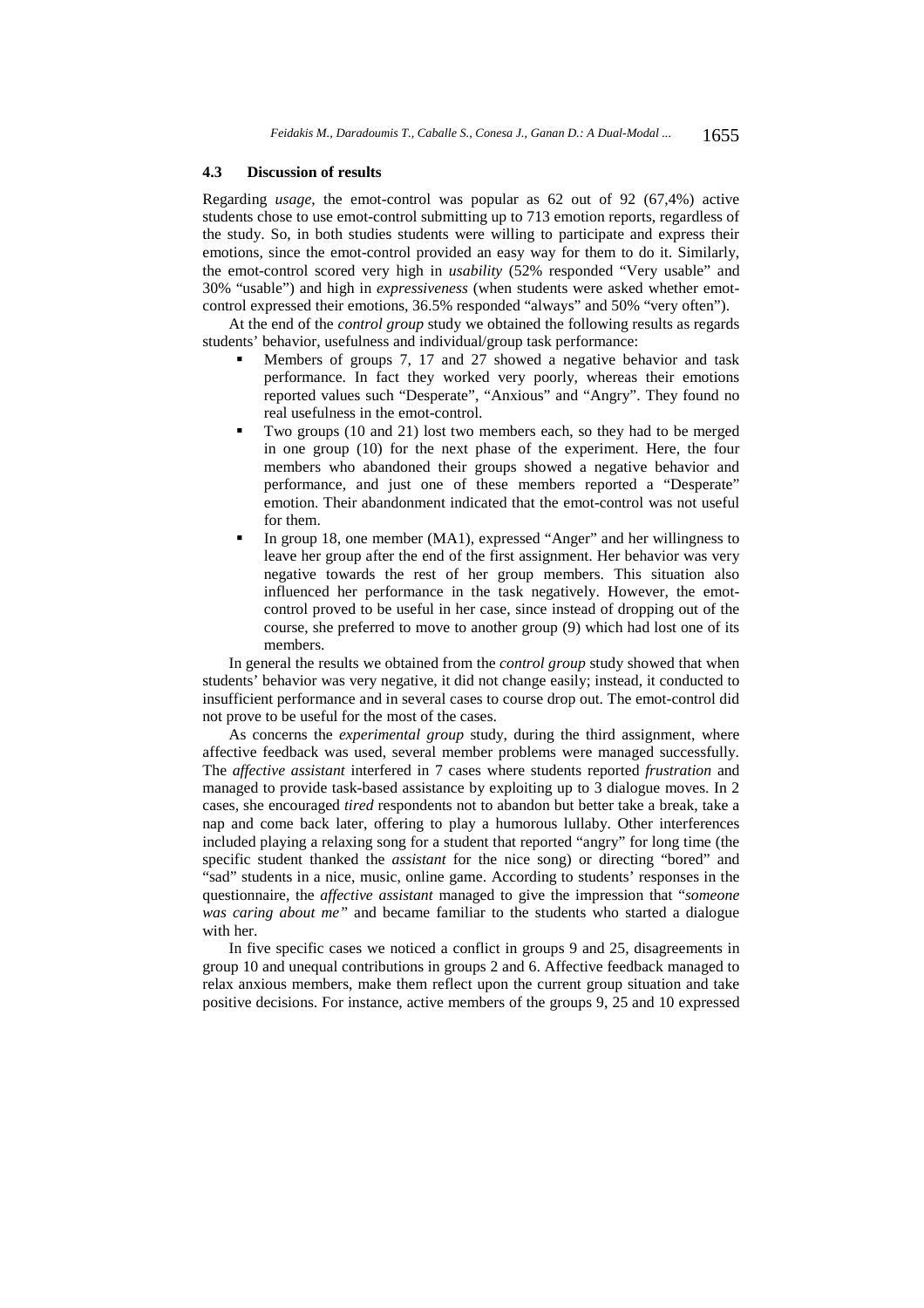their wish to move to other groups in order to relieve the heavy situation created in their original groups, in which behaviour was very negative. Besides, active members of groups 2 and 6 also wanted to move to other groups in order to improve task performance that was in danger because of malfunctioning in their original groups. This strategy proved to be very useful for these members, since we noticed a radical change of their behaviour and a substantially better performance in their new groups during the fourth assignment.

In general, the results we obtained from the *experimental group* study showed that negative students' behaviors and performances were positively influenced by an appropriate affective feedback, which resulted very useful in all cases, especially in extreme cases where serious decisions had to be taken for group change. Finally most of the students reported that the group emotion awareness was a very useful functionality since many members had the chance and the initiative to intervene in their groups when they noticed bad feelings of their peers. This helped improve both group and individual performance and behavior.

## **5 Conclusions and Future Work**

In the current paper, we have described a system's implementation that is able to fortify current VLEs with emotion awareness features (capture user's emotions and respond affectively). To this end, first, we have reviewed prominent theories and models of emotion with respect to learning, together with emotion detection techniques and affective feedback strategies. Then, we have described in detail and analysed our emot-control, a cross-platform, web tool that provides students with a friendly, easy-to-use, and above all, joyful way to report their emotions.

 Based on user input, the emot-control also provides affective feedback, employing a virtual expressive avatar. We have also described how this tool can be combined with sentiment analysis to provide both implicit (analyse text input) and explicit emotion recognition. Finally, we presented some preliminary findings from our experiment with university students, validating our emot-control self-reporting interface in real education context –the implicit mechanism was not validated in the current experiment due to the lack of the Greek Affective lexicon.

The main result of this research is the integration of our emot-control system into Moodle, which constitutes a significant step towards the embodiment of emotion awareness in VLEs. From our questionnaire responses, students seem to acknowledge a system that "cares" about what they feel. Although, self-reporting lacks in objectiveness and task-relevance, it is an easy and available solution towards the broader adoption of emotion awareness into VLEs. There is a need to develop richexpressive multimedia interfaces that evaluate student's affective state towards the qualitative and quantitative analysis of emotion data.

This paper also entails the need for available tools that are able to easily produce expressive avatars that can be exploited to provide feedback to students, enriched with parallel or reactive empathetic, affective scaffolds that motivate learners as well as preserve their emotional safety.

Our next step is to package the emot-control for Moodle and make it available for broader experimentation, contributing in its improvement. Future plans also include running more experiments and collecting more emotional data to feed more thorough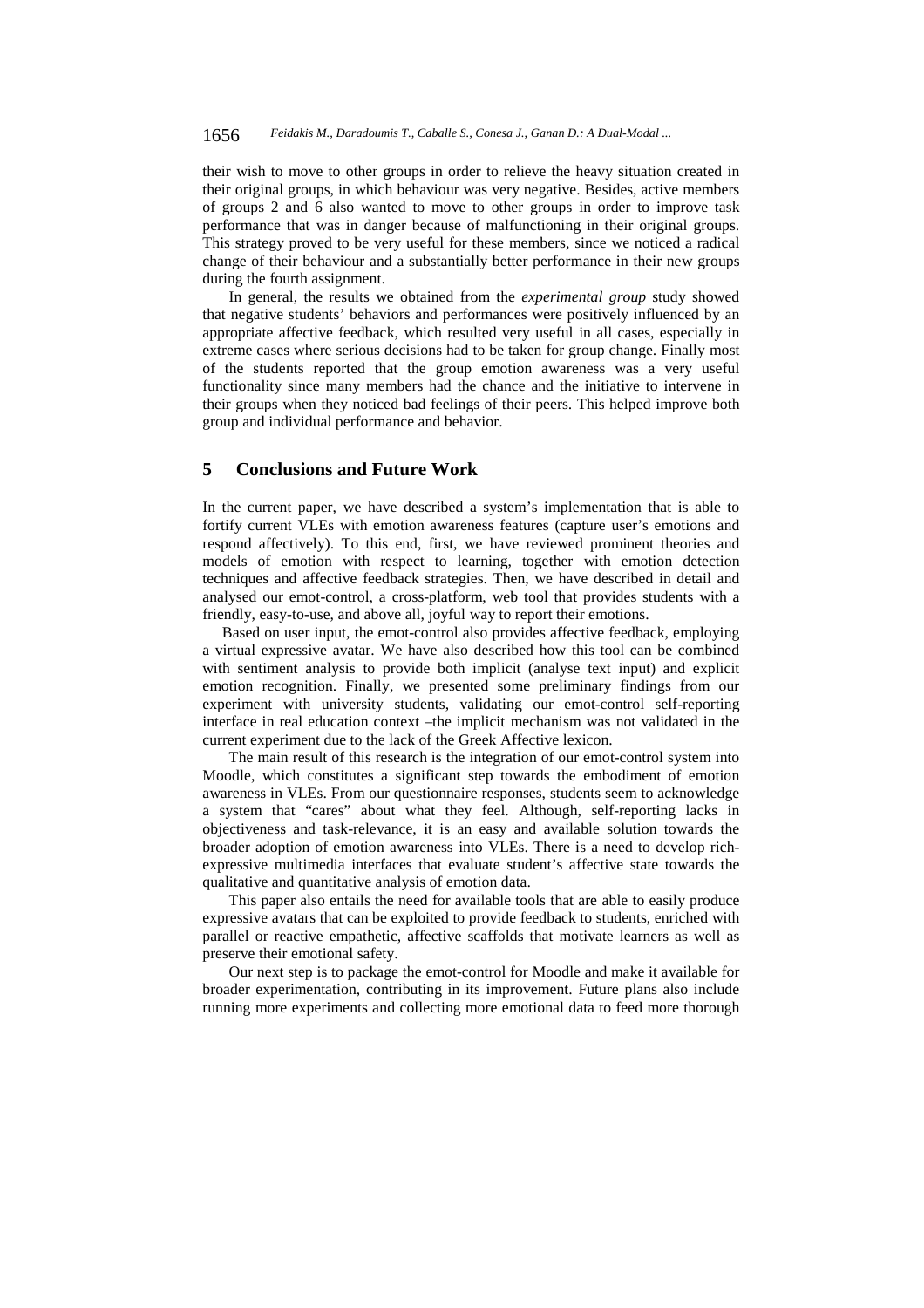statistical analysis, which might reveal interesting patterns and affective sequences, meaningful for both academic performance and emotional well-being. We have already customised emot-control for Virtualized Collaborative Sessions (VCS) for an experiment in the Open University of Catalonia that is already on foot. Furthermore, we opt to run experiments in junior high schools.

It is also in our plans to exploit *expressive avatars* in order to provide VLE users with affective feedback, especially in cases where negative states such as confusion, frustration or boredom are detected. We have already started to work on an *Affective Assistant* that employs empathetic expressions and phrases, enriching task-based feedback with affective scaffolds. Future needs indicate the enhancement of agent's behaviour with more complex and "humanised" actions.

Finally, we plan to implement an automatic opinion mining system in Greek in order to couple the input from the self-report of emotions (subjective and conscious process) with results from sentiment analysis (objective and unconscious process). This integration allows us to evaluate the quality of the teaching and learning resources by analyzing students' emotions and opinions and draw conclusions about affective sequences that lead to fruitful collaborations. According to the limitations of the automatic sentiment analysis process the improvements to be done to the proposed system is to extend the system to be able to deal with the Greek language, which will require to create the Greek affective dictionary from scratch. Texts of students in past editions of the subject may be used to detect the triggers (words) of the opinions to deal with.

#### **Acknowledgements**

This research was partially supported by the European Commission under the Collaborative Project ALICE: Adaptive Learning via Intuitive/Interactive, Collaborative and Emotional System, VII Framework Programme, Theme ICT-2009.4.2: Technology-Enhanced Learning, Grant Agreement n. 257639.

## **References**

[Arroyo 09] Arroyo, I., Cooper, D., Burleson, W., Woolf, B. P., Muldner, K., Christopherson, R.: "Emotion sensors go to school", *Proc. of International Conference on Artificial Intelligence in Education (AIED)*, Brighton, UK, IOS Press, 17-24, 2009

[Boehner et al. 2007] Boehner, K., de Paula, R., Dourish, P. and Sengers, P.: "How emotion is made and measured", *Int. J. Human Computer Studies* 65(4), 275-291, 2007

[Boekaerts 93] Boekaerts, M.: *"Being concerned with well-being and with learning",* Educational Psychologist, vol. 28, pp.149-167, 1993

[Broekensm and Brinkman 09] Broekens, J. and Brinkman, W.P.: "AffectButton: towards a standard for dynamic affective user feedback", *Affective Computing and Intelligent Interaction (ACII),* 2009

[Caballé et al. 09] Caballé, S., Lapedriza, A., Masip, D., Xhafa, F., Abraham, A: "Enabling Automatic Just-in-time Evaluation of In-class Discussions in On-line Collaborative Learning Practices". *Journal of Digital Information Management* 7(5), 290-297, 2009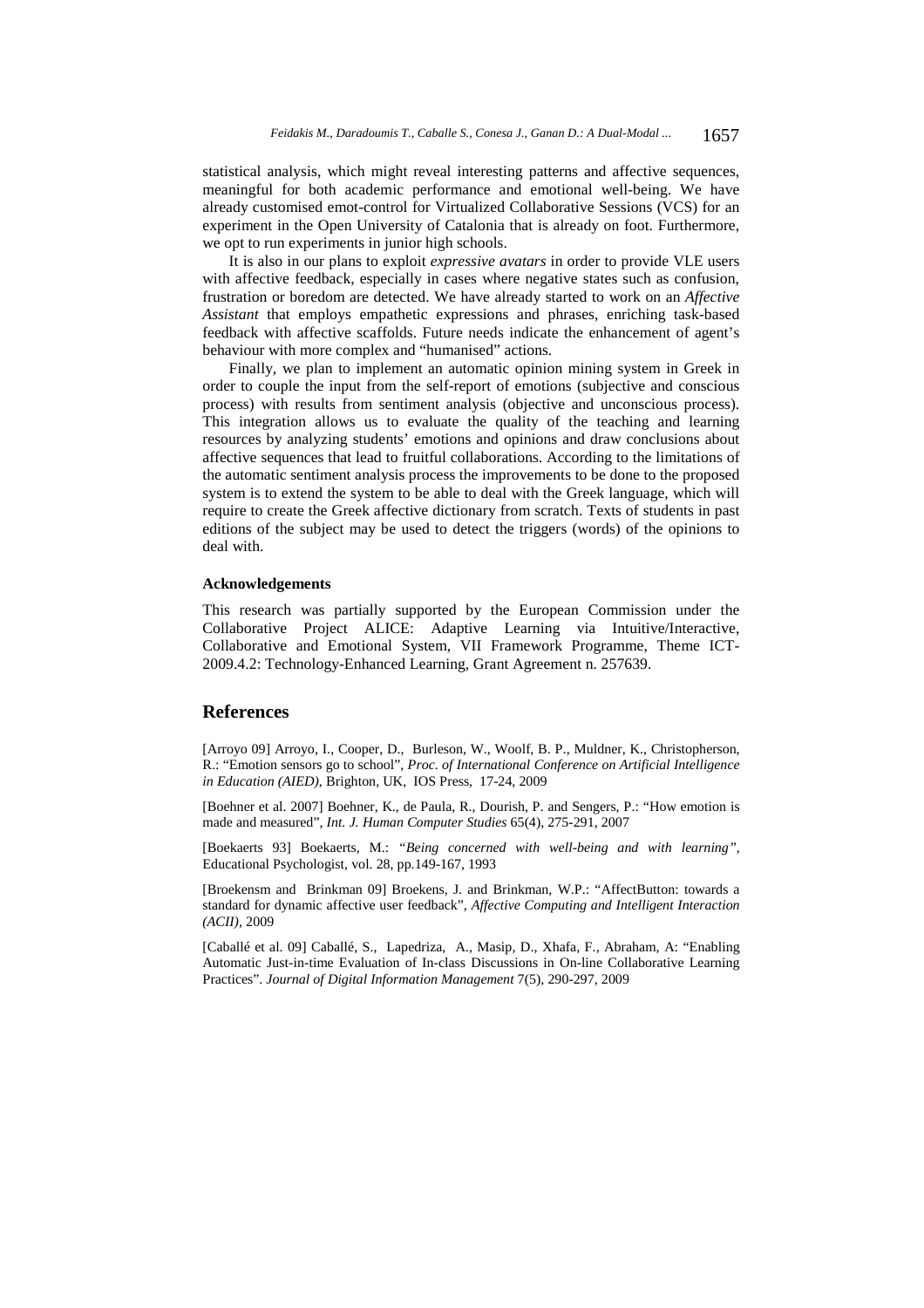[Calvo 09] Calvo, R.: "Incorporating affect into educational design patterns and technologies", *Proc. of the 9th IEEE international conference on advanced learning technologies*, July 14-18, Riga, Latvia, 2009

[Calvo et al. 09] Calvo, R., Peters, D. and Peters, L.: "Two approaches for the design of affective computing environments for education", *Proceedings of the Workshop "Closing the Affective Loop in Intelligent Learning Environments"*- AIED 2009, Brighton, UK

[Calvo and D'Mello 10] Calvo, R. A. and D'Mello, S. K.: "Affect Detection: An Interdisciplinary Review of Models, Methods, and their Applications", *IEEE Transactions on Affective Computing*, 1(1), 18-37, 2010

[Carreras et al. 04] Carreras, X., Chao, I., Padró, L., Padró, M.: "FreeLing: An Open-Source Suite of Language Analyzers", *Proceedings of the 4th International Conference on Language Resources and Evaluation* (LREC), Lisbon, Portugal, 239-242, 2004.

[Corina and Vapnik 95] Corinna, C., Vapnik, V.: "Support-Vector Networks", *Machine Learning*, 20(3), 273-293, 1995.

[Cowie and McKeown 10] Cowie, R. and McKeown, G.: "Statistical analysis of data from initial labelled database and recommendations for an economical coding scheme", SEMAINE deliverable D6b, available at http://www.semaine-project.eu/ (accessed on 3 September 2012).

[Csikszentmihalyi 90] Csikszentmihalyi, M.: "*Flow: The Psychology of Optimal Experience"*, Harper and Row, New York, 1990

[D'Mello et al. 08] D'Mello, S. K., Craig, S. D., Witherspoon, A. M., McDaniel, B., Graesser, A. C.: "Automatic detection of learner's affect from conversational cues", *User Modeling and User-Adapted Interaction*, 18 (1-2), 45-80, doi: 10.1007/s11257-007-9037-6, 2008

[D'Mello et al. 09] D'Mello, S.K., Craig, S.D. and Graesser, A.C.: "Multimethod assessment of affective experience and expression during deep learning", *Int. Journal of Learning Technology*, 4(3–4), pp.165–187, 2009

[Damasio 94] Damasio, A.: "Descartes' error: Emotion, rationality and the human brain", *New York: Putnam*, *352*.

[Davou 07] Davou, B.: "Interaction of emotion and cognition in the processing of textual material", *Meta:journal des traducteurs / Meta: Translators' Journal*, 52 (1) p. 37-47, 2007

[Deerwester et al. 90] Deerwester, S.; Dumais, S.; Furnas, G.; Landauer, T.; Harshman, R.: "Indexing by Latent Semantic Analysis". *Journal of the American Society for Information Science* 41 (6): 391-407, 1990

[Ekman and Friesen 78] Ekman, P. and Friesen, W.V.: "*Facial Action Coding System: A technique for the measurement of facial movement"*, Palo Alto, CA: Consulting Psychologists Press, 1978

[Fabri 06] Fabri, M.: *"Emotionally expressive avatars for collaborative virtual environments"*, PhD Thesis, Leeds Metropolitan University, UK, 2006

[Feidakis et al. 11a] Feidakis, M., Daradoumis, T. and Caballé, S.: "Endowing e-learning systems with emotion awareness", *Proc. of the 3rd International Conference on Networking and Collaborative Systems (INCOS 2011)*, November 30–December 2, Fukuoka, Japan, 2011

[Feidakis et al. 11b] Feidakis, M., Daradoumis, A. and Caballé, S.: "Emotion measurement in intelligent tutoring systems: what, when and how to measure", *Proceedings of the International Workshop on Adaptive Learning via Interactive, Collaborative and Emotional approaches*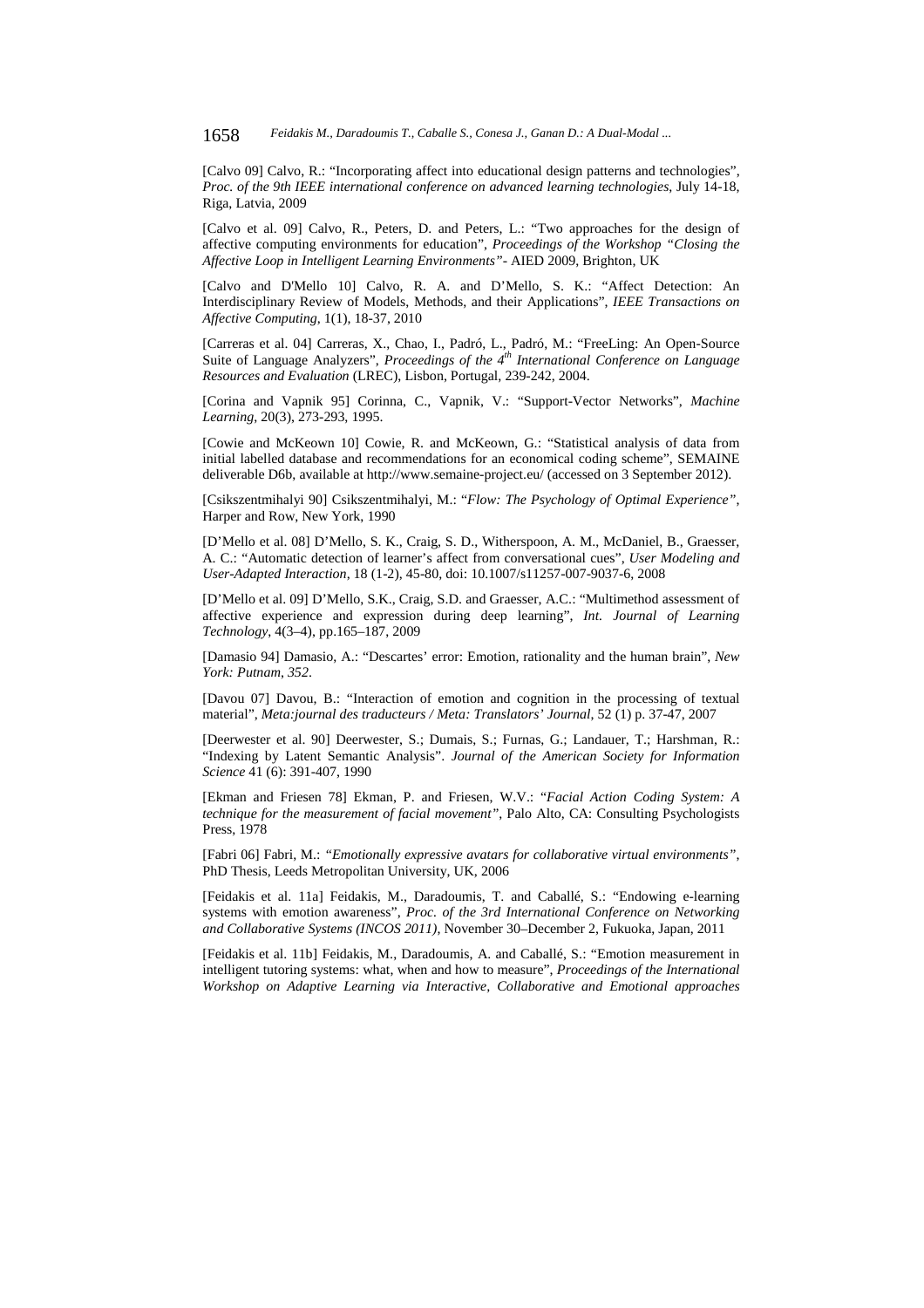*(ALICE 2011)*, 807–812, ISBN: 978-0-7695-4579-0/11, IEEE Computer Society, Washington, DC, 2011

[Feidakis et al. 12a] Feidakis, M., Daradoumis, T., Caballe, S., & Conesa, J. (2012a). Design of an emotion aware e-learning system, *International Journal of Knowledge and Learning (IJKL)*, *8*(3-4). http://dx.doi.org/10.1504/IJKL.2012.051676

[Feidakis et al. 12b] Feidakis, M., Daradoumis, Th., Caballé, S., Gañán, D.: "Responding affectively in online learning situations", *In proceedings of the XIV International Symposium on Computers in Education (SIIE 2012)*, pp. 271-276. ISBN: 978-84-939814-6-4, Andorra, October 29-31, 2012.

[Goleman 95] Goleman, D.: "*Emotional Intelligence"*, Bantam Books, New York, 1995

[Hascher 10] Hascher, T.: "Learning and emotion: perspectives for theory and research", *European Educational Research Journal*, 9(1), 13–28, 2010

[Kort et al. 01] Kort, B., Reilly, R., & Picard, R. W. (2001). An affective model of interplay between emotions and learning: Reengineering educational pedagogy-building a learning companion. In *Proceedings of the International Conference on the Advanced Learning Technologies, 2001. IEEE* (pp. 43-46).

 [Kreijns et al. 03] Kreijns, K., Kirschner, P. A., Jochems, W.: "Identifying the pitfalls for social interaction in computer-supported collaborative learning environments: a review of the research", *Computers in Human Behavior*, 19(3), 335-353, 2003.

[Lang 80] Lang, P.J.: "Behavioral treatment and bio-behavioral assessment: computer applications", in Sidowski, J.B., Johnson, J.H. and Williams, T.A. (Eds.): *Technology in Mental Health Care Delivery Systems*, pp.119–l37, Ablex, Norwood, NJ, 1980

[Leshed and Kaye 06] Leshed, G.; Kaye, J.: "Understanding how bloggers feel: recognizing affect in blog posts". In *CHI extended abstracts. Proceedings of the Conference on Human Factors in Computing Systems (CHI 2006)*, Montreal, Canada, 1019-1024, ACM, 2006

[Miller et al. 90] Miller, G.A.; Beckwith, R.; Fellbaum, C.D.; Gross, D.; Miller, K.: "WordNet: An online lexical database". *Int. J. Lexicograph.*, 3, 4 (pp. 235-244), 1990

 [O' Regan 03] O' Regan, K.: "Emotion and e-learning", *Journal of Asynchronous Learning Networks*, 7(3), 78-92, 2003

[Ortony et al. 88] Ortony, A., Clore, G.L., and Collins, A.: "*The cognitive structure of emotions"*, UK Cambridge: University Press, 1988

[Parrot 01] Parrott, W.: "*Emotions in social psychology"*, London: Psychology Press, 2001

[Pekrun 92] Pekrun, R.: "The impact of emotions on learning and achievement: Towards a theory of cognitive/motivational mediators", *Applied Psychology: An International Review*, 41(4), 359–376, 1992

[Picard 97] Picard, R.: "*Affective computing"*, Cambridge: MIT Press, 1997

[Plutchik 01] Plutchik, R.: "The nature of emotions", *American Scientist*, 89(4), 344-351, 2001

[Robison et al. 09] Robison, J., McQuiggan, S. and Lester, J.: "Evaluating the consequences of affective feedback in intelligent tutoring systems", *Proceedings of the International Conference on Affective Computing & Intelligent Interaction*, 10–12 September 2009, Amsterdam, The Netherlands.

[Russell 80] Russell, J.A.: "A circumplex model of affect", *Journal of Personality and Social Psychology*, 39(6), 1161–1178, 1980